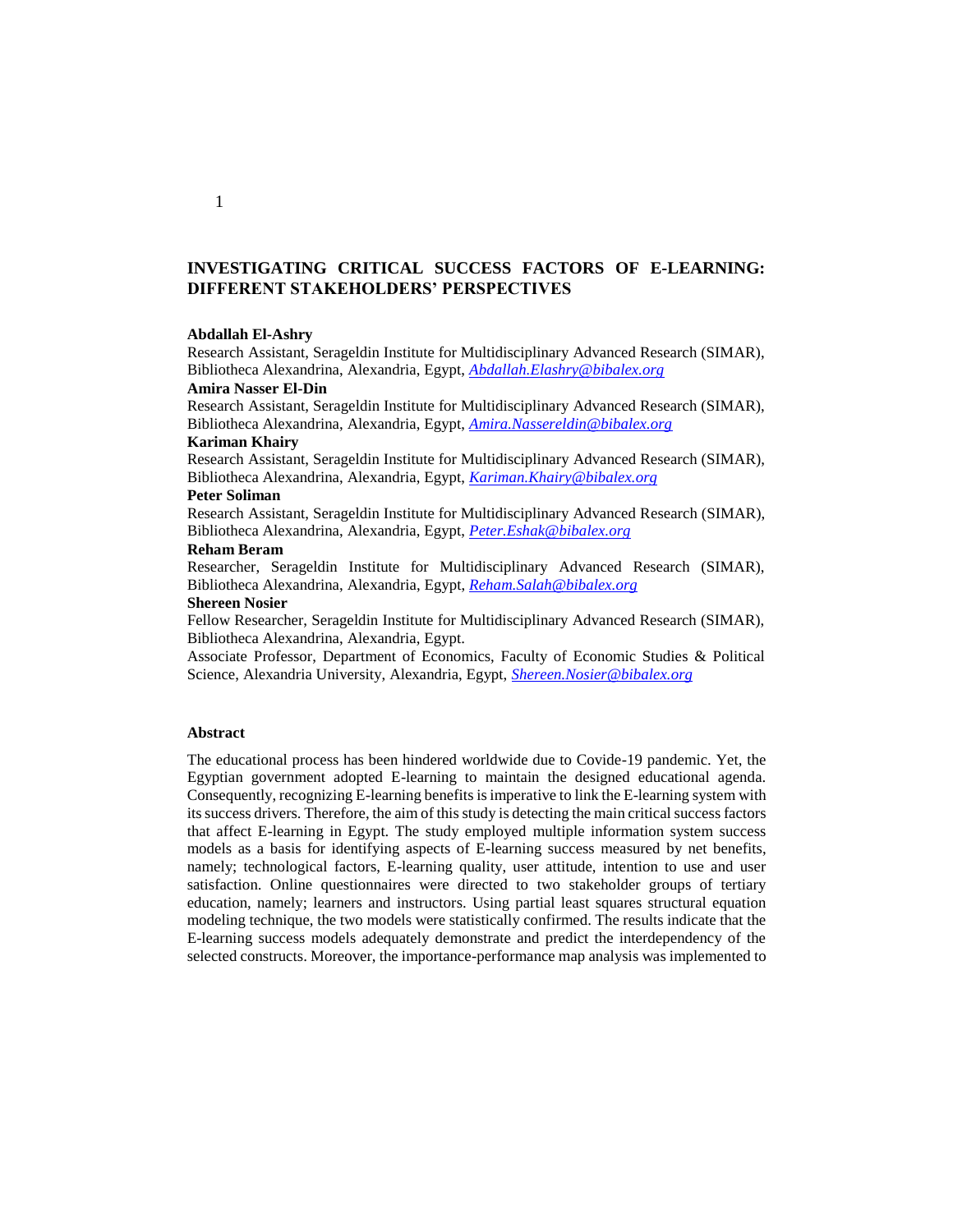investigate the importance and performance of the constructs and indicators on E-learning success. This analysis identified user satisfaction and E-learning quality as the most crucial constructs for achieving higher success in both models. Furthermore, users' perceived usefulness, ease of use and information quality are indicators which should be improved to indirectly foster E-learning success*.*

*Keywords: Information System Success Model, E-Learning Success, Egypt, Partial Least Square (PLS), Importance and Performance Map Analysis (IPMA), Critical Success Factors (CSFs)*

## **INTRODUCTION**

The Sustainable Development Goals (SDGs) set by the United Nations for 2030 had selected higher education as one of the main drivers for global development through "ensuring inclusive and equitable quality education and promoting lifelong learning opportunities for all" (Owens, 2017, p.414). Unfortunately, the outbreak of the COVID-19 pandemic has hindered the educational process. Yet, the Egyptian government has planned to continue the educational process through shifting from traditional learning to E-learning to maintain the designed educational agenda. As a result, educational institutions have adopted the E-learning system rapidly. This change has created many challenges for all stakeholders including learners and instructors, therefore universities started to provide training for them to use technology in teaching and learning through different platforms (Muhammad et al., 2020). However, E-learning was not established originally due to COVID-19, it was employed in many Egyptian educational institutions years before the pandemic.

E-learning can be defined as the process of providing 80% or more of the course's content online using the latest Information and Communication Technologies (ICT) (Nagy, 2005; Allen & Seaman, 2014). In fact, E-learning system provides many benefits as: saving costs and time, increasing learning accessibility and flexibility, improving stakeholders' performance and providing a variety of methods for students' evaluation (Nagy, 2005). Yet, it still suffers from some limitations, as encouraging students' indolence, lack of communication among stakeholders, platforms usage illiteracy, and increasing system's maintenance costs (Batdı et al., 2021). In contrast, blended learning, in which a proportion of course's content is presented online and the remaining part is presented in traditional learning, may provide a suitable solution for the previously mentioned drawbacks (Allen  $\&$  Seaman, 2014).

Despite the rapid adoption of E-learning, one of the main issues facing officials is reinforcing its success. Therefore, the aim of this paper is to determine the main Critical Success Factors (CSFs) which influence E-learning in Egypt. One of the contributions of this study is constructing a comprehensive framework that includes two different models one for instructors and one for learners. Based on the literature, these models were set upon DeLone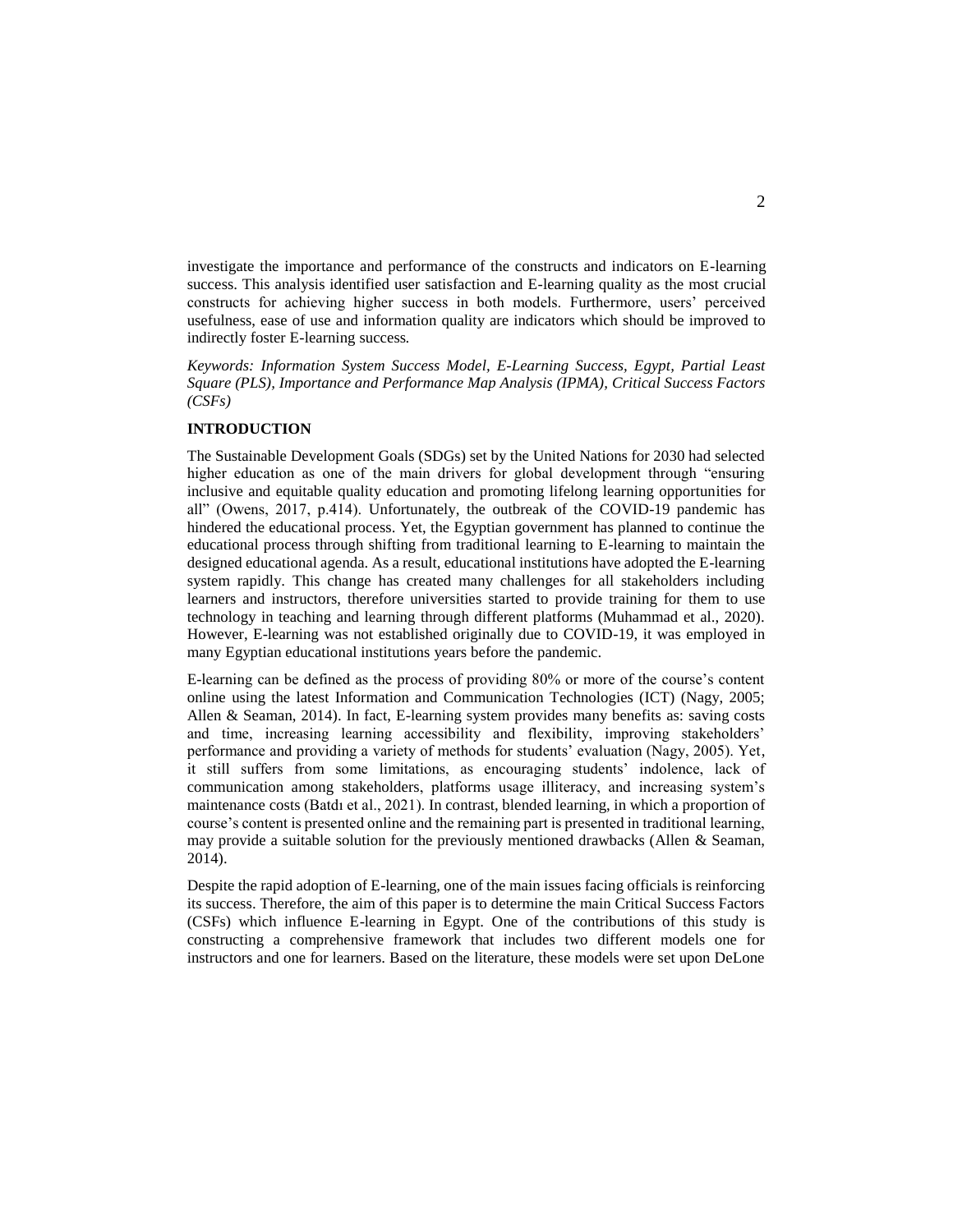and McLean (D&M) success model, the Technology Acceptance Model (TAM), the Theory of Reasoned Action (TRA) and the Unified Theory of Acceptance and Use of Technology (UTAUT), as well as the previous studies on Egypt.

Additionally, this paper is the first in Egypt that uses Net Benefits (NB) as an unobserved variable to measure E-learning success and it is examined by means of the Partial Least Squares Structural Equation Modeling (PLS-SEM) method. Further, most researchers ignore some sophisticated techniques as: Importance-Performance Map Analysis (IPMA), and depend only on the PLS analysis. However, IPMA helps providing more rigorous recommendations for decision makers to refine the net benefits. In addition,  $PLS<sub>nredict</sub>$  is applied to measure models' predictive power.

The paper is structured as follows; first, the relevant literature and papers related to Egypt are presented. Then research variables, hypotheses and methodology are introduced, followed by the data description further the clarification of the descriptive statistics and scoring for both stakeholders. After that, the results of the two models are specified and illustrated. Finally, the discussion and conclusion are stated and recommendations are suggested.

# **REVIEW OF LITERATURE**

Past researches highlighted the importance of determining the CSFs that influence E-learning adaptation and resulting net benefits (Sun et al., 2008). Consequently, some studies have investigated the possible CSFs that may affect them. They have argued that this approach could be used by governments to form agendas for further E-learning systems improvements. Leidecker and Bruno (1984) defined CSFs as constructs, characteristics or circumstances that would have a significant influence on a project's success.

The Information System success (ISS) model presented by D&M is a predominant dimensional model for evaluating an operational ISS. According to its most updated version of 2003, several dimensions included to evaluate E-learning success. These dimensions are system, service and information qualities, intention to use, satisfaction and net benefits. Net benefits are considered a comprehensive measure which includes interorganizational, consumer, work group and societal impacts according to Clemons et al. (1993), Brynjolfsson (1996), Myers et al. (1997), and Seddon (1997) respectively.

Reviewing the studies of Egypt, it was detected that education system suffers from many challenges; overcrowded classes, transportation issues and innovation in programs and courses (El Gamal, 2014). Therefore, Egypt has an urgent need to implement E-learning to mitigate the conventional education problems. Additionally, the literature about E- learning implementation and the most important CSFs in Egypt using different methodologies is presented as an important issue to develop E-learning.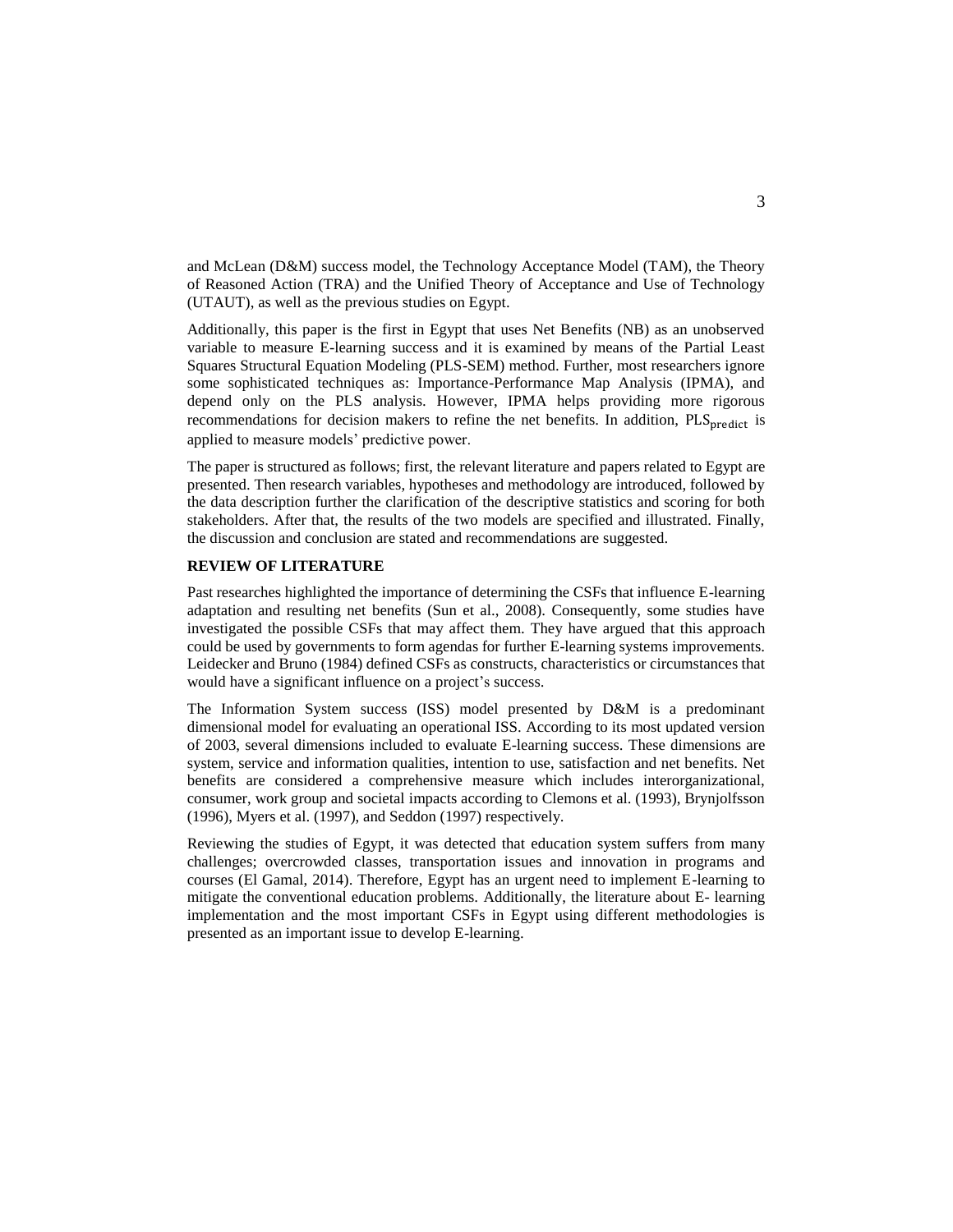Utilizing Confirmatory Factor Analysis approach, Headar et al. (2013) and Abbas et al. (2016) identified technological factors, E-service quality, perceived usefulness, perceived ease of use, intention to use and satisfaction as the key CSFs of E-learning in Egypt, ascendingly. Likewise, a multivariant case-study approach was applied by Abdel-Gawad and Woollard (2015), and they concluded that the most important CSFs in Egypt are: the course content's nature, learners' characteristics, instructors' characteristics and technological factors. Abdel‐ Wahab (2008) employed the step-wise regression and deduced that the chief factors affecting users' intention to use the system in Egypt are: attitude, perceived usefulness, perceived ease of use, organizational support and the cost savings.

In 2011, Eraqi et al. conducted descriptive analysis and stated that E-learner, E-instructor, IT, university factors and E-learning quality are the most important CSFs of the E-learning. Using the same technique, others deduced that many users accepted E-learning as an effective instrument for education. However, large number of students believe that it is challenging to interact with others, especially as most of the users suffer from poor computer skills. Consequently, they recommended that blended learning should be applied to provide the most efficient level of learning and get over the lack of skills (Abdelaziz et al., 2011; Khedr, 2012; El-Seoud et al., 2013; Ghenghesh et al., 2018).

#### **METHOD**

In this section the constructs, hypotheses of the models and the techniques used to analyze them are illustrated.

#### **Research Variables and Hypotheses**

Upon reviewing the relevant literature, additionally, inspired by the updated D&M model (2003), the paper used NB as a measure for E-learning success (Hassanzadeh et al., 2012)., Technological Factors (TF), E-Learning Quality (QU), User Attitude (UA), Intention to Use (IU) and User Satisfaction (US) are selected as potential CSFs of E-learning in Egypt.

As a promising gauge for the E-learning success, NB is the most suitable, comprehensive and important. It explains the E-learning system influence and captures the balance of its good and bad effects on students, instructors, organizations and even societies (DeLone & McLean, 2003; Hassanzadeh et al., 2012). Consequently, in this study, NB are represented by improving users' performance, cost and time savings (Parker & Martin, 2010), less polluted environment and smooth flow of traffic (Campbell & Campbell, 2011).

#### *Technological Factors*

Technological factors could be defined as user's belief of having the required skills to use the E-learning system successfully and to which level the country's infrastructure supports the Elearning usage (Conrad & Munro, 2008). According to Bhuasiri et al. (2012), TF is one of the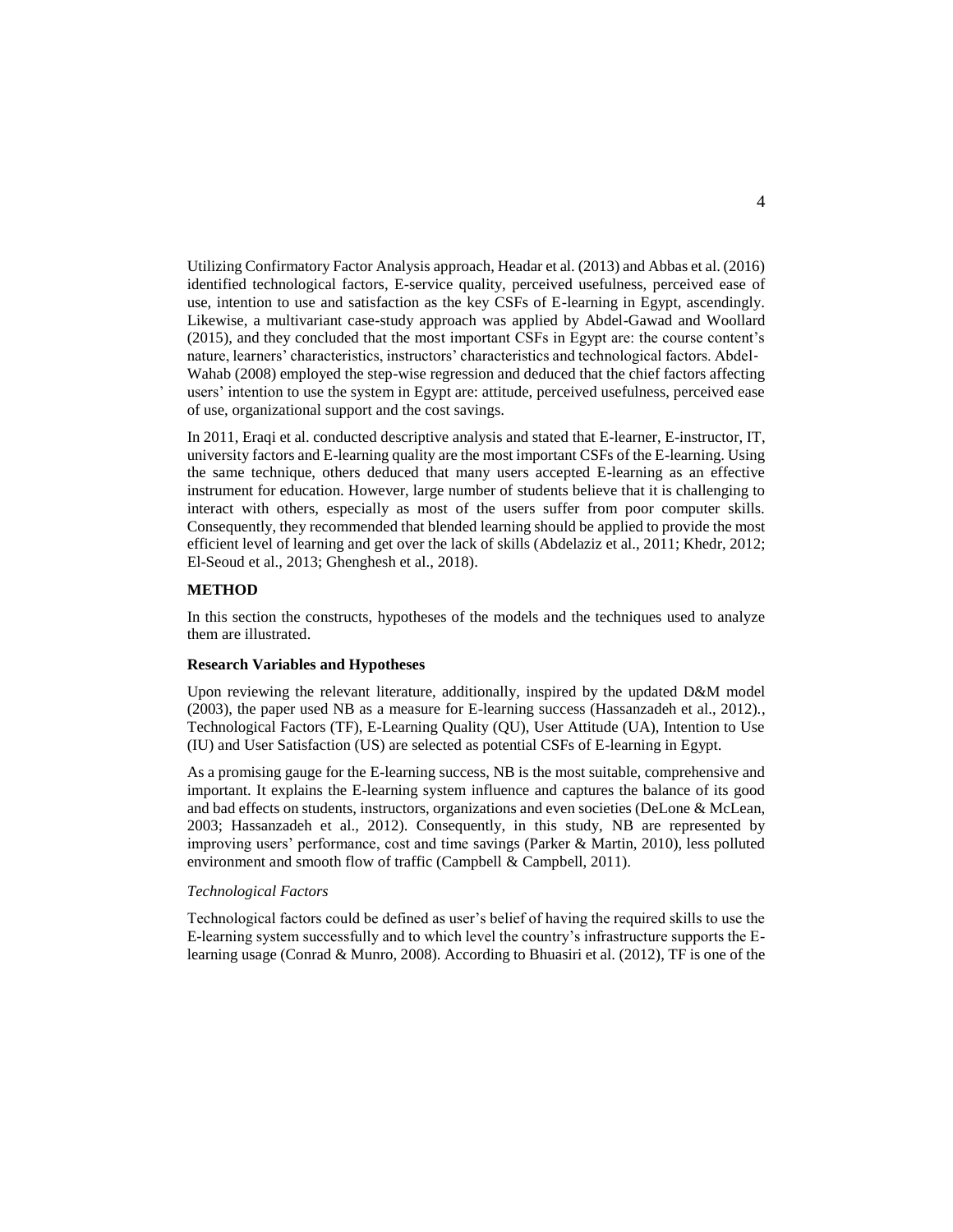CSFs in both developed and developing countries. Moreover, Makokha and Mutisya (2016) claimed that shortage of devices and inadequate internet would affect the E-learning system negatively.

Several dimensions were taken into consideration to quantify TF such as Country's infrastructure and medium richness. Country's infrastructure could be reflected by its ability to provide a reliable internet connection, platforms which support the E-learning process, equipment accessibility and organizations' training (Arbaugh & Duray, 2002), while medium richness refers to platforms' ability to support various types of instructional elements (text, audio and video messages) (Volery & Lord, 2000).

To sum up, countries should pay special attention to TF to enhance the QU especially developing countries due to their technological challenges ensuring the ease of access to the system and its success (Al-Azawei et al., 2016). Therefore, it's proposed that:

**H1:** TF has a direct positive effect on QU.

### *E-learning Quality*

Based on prior studies, quality construct can be measured by three quality types; system, service and information qualities. They play a key role in determining users' behaviors, therefore, in this study, QU was measured in terms of the previously mentioned qualities types as dimensions. System quality is a multi-dimensional concept representing the hardware and software qualities available to the end-users to fulfill their information needs (Poelmans  $\&$ Wessa, 2015). Additionally, service quality is the quality of the support provided to users by service providers (Petter & McLean, 2009; Hassanzadeh et al., 2012). Finally, information quality represents the quality of the course content that is introduced by the providers and delivered by the system. It also refers to the improvements of users' performance through using the system (Bhuasiri et al., 2012).

Previous studies indicate that if users believe that the system's performance is reliable, technical support is available, and the available information is accurate, they will realize the usefulness of the E-learning system and its ease of use. Consequently, this will affect UA and US with the system positively, as well as motivating them to reuse E-learning (DeLone  $\&$ McLean, 2003; Ramayah & Lee, 2012; Xu et al., 2013; Abbas et al., 2016). Hence, the following hypotheses will be empirically tested:

**H2A:** QU has a direct positive effect on US.

**H2B:** QU has a direct positive effect on UA.

**H2C:** QU has a direct positive effect on IU.

*Attitude*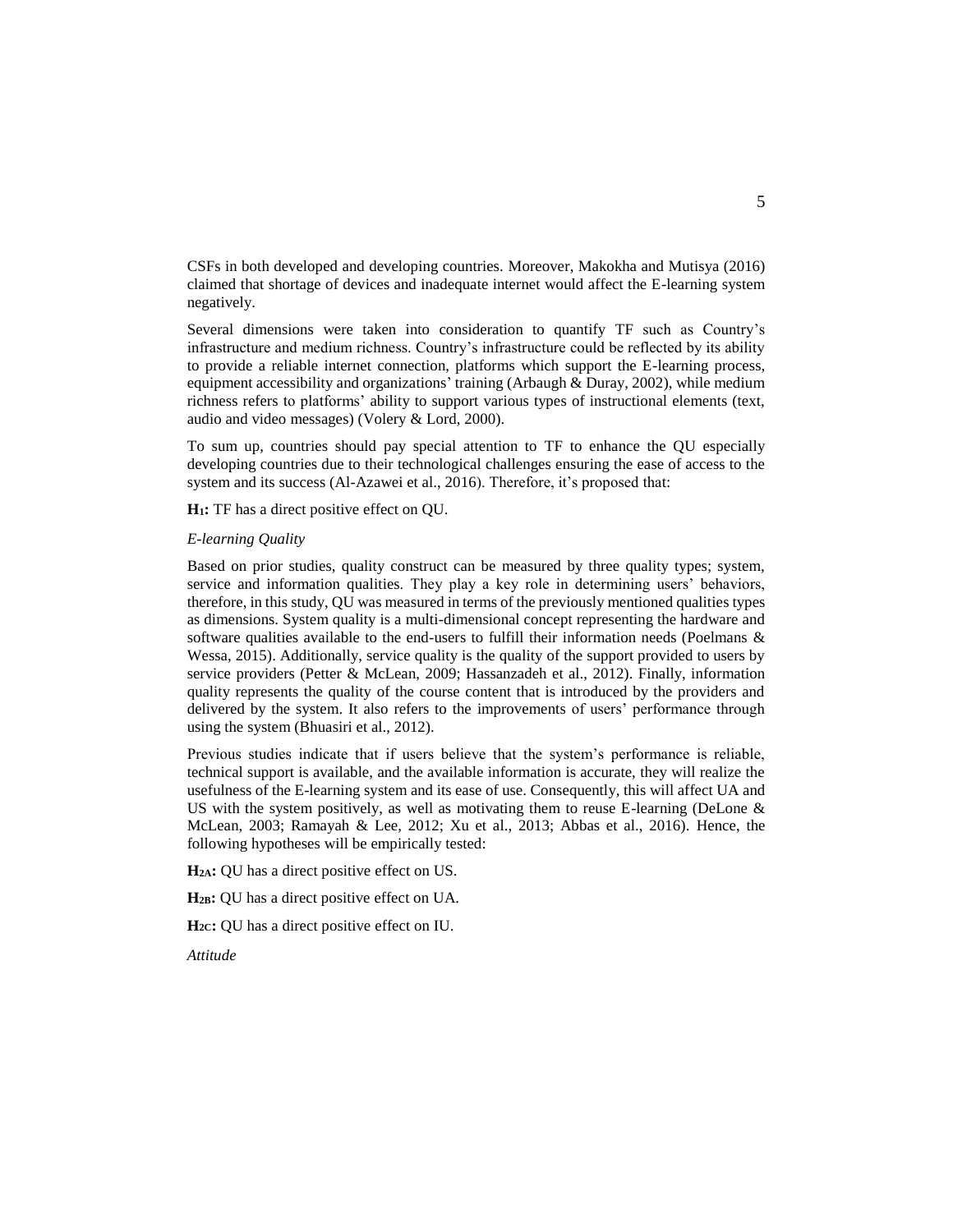Users' attitude represents the users' positive or negative psychological state to perform a certain behavior, such as using the E-learning system (Abdel‐ Wahab, 2008).

Using the TRA, Davis (1985) introduced the TAM with two concepts to measure UA which leads to behavioral intention; the Perceived Usefulness (PU), which is defined as the promotion of users' performance when using the computer, and Perceived Ease of Use (PEOU), which refers to how using the computer is effortless for the users. Bertea (2009) stated that two models were conducted by Rosenberg and Fishbein to measure UA. This paper is based on the Rosenberg model, which reflects UA by their PU from the system usage and how using it is important for them.

Alhomod and Shafi (2013) had shown that positive attitude is an important factor for determining the E-leaning success. If the users find the system secured, meets their needs and improves their skills, their satisfaction and attitude towards it will be stimulated directly. Consequently, having a positive UA will directly affect the users' behavioral intention towards using the system (Liaw et al., 2007). Therefore, the following hypothesis is examined:

**H3:** UA has a direct positive effect on IU.

#### *Intention to Use*

Intention to use is the possibility to utilize the E-learning system in the future, before indeed using it (Poelmans & Wessa, 2015). According to the UTAUT, IU is considered as a key determinant for the users' acceptance of technology (Lwoga & Komba, 2015). Park (2009) utilized the TAM to examine learners' IU the E-learning system with many dimensions, such as learners' attitude, perceived usefulness, PEOU and E-learning efficiency. Further, Lin and Lu (2000) claimed that the main dimensions to measure IU are UA, PU and PEOU.

Al-Busaidi and Al-Shihi (2012) indicate that if stakeholders are satisfied with the system usage, this will stimulate them to reuse the system, hence they will receive many benefits as improving their skills. Therefore, having the IU the system would directly affect the NB (DeLone & Mclean, 2003). Accordingly, the following hypothesis is tested:

**H4:** IU has a direct positive effect on NB.

#### *User Satisfaction*

User satisfaction may be defined as users' overall feeling of fulfillment of their expectations from the system (Sun et al., 2008). At first, it measures the interaction between users and the system then evaluates the extent to which the outcome of this interaction fits the users' expectations.

Satisfaction concept may differ according to different perspectives. Regarding learners, Arbaugh (2000) identified four dimensions, which are; platform flexibility, usability, PU and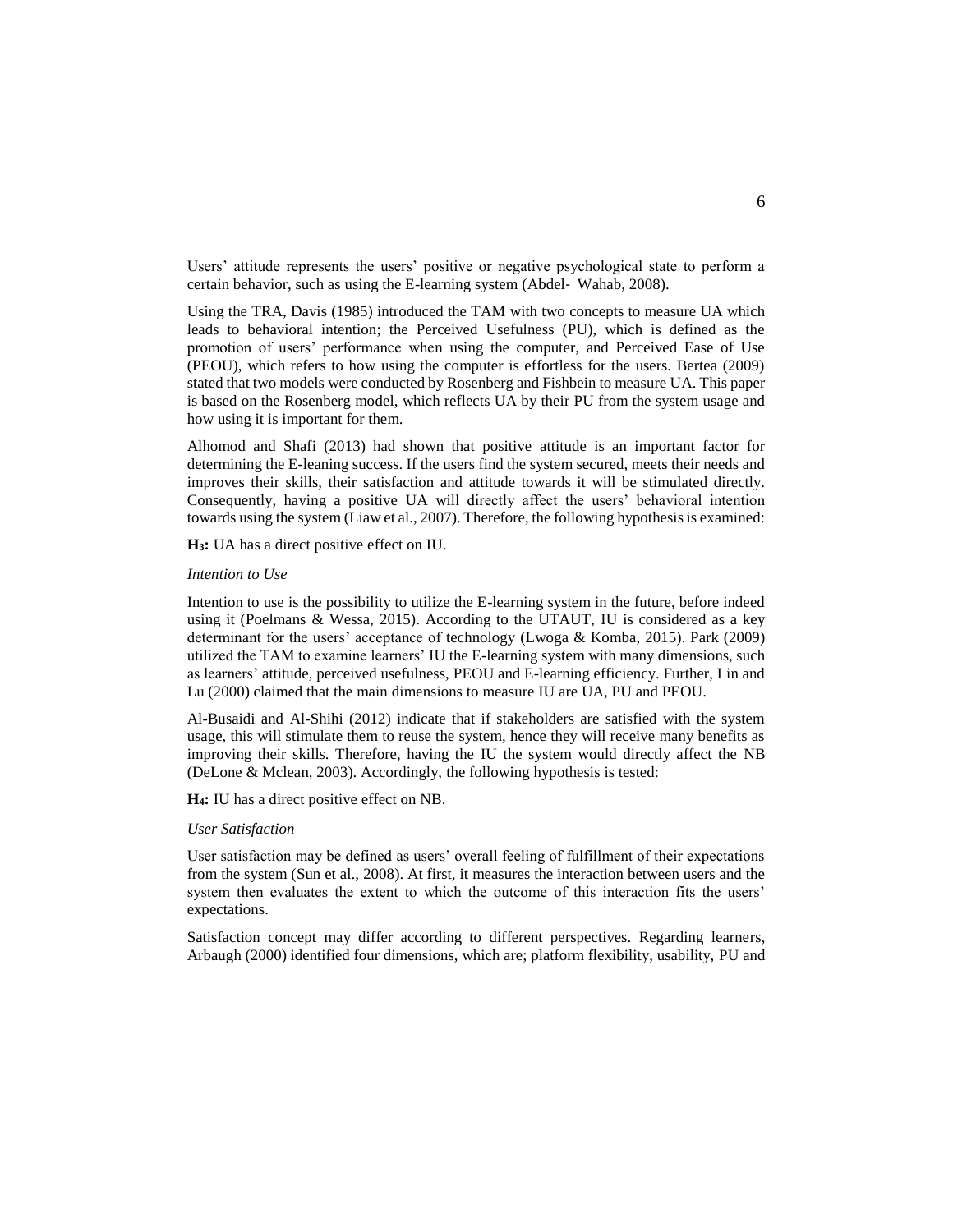interactive environment. Besides, Bolliger and Wasilik (2009) determined three dimensions influencing instructors' satisfaction; student-related, instructor-related and institution-related dimensions.

US will be positively influenced, if users are provided with training and support. Furthermore, if they are satisfied with the E-learning, they will have a positive attitude towards it and their intention to reuse it will increase. Further, being satisfied will provide a high level of benefits to users leading directly to success (Urbach et al., 2010). Therefore, the following hypotheses are assessed:

**H5A:** US has a direct positive effect on IU.

**H5B:** US has a direct positive effect on UA.

**H5C:** US has a direct positive effect on NB.

## **Partial Least Square Model**

The Structural Equation Modelling (SEM) is a vital tool of multivariate statistical analysis for testing hypothesis. It allows researchers to include unobservable variables (constructs) along with the observed variables (indicators). Although SEM has various types, PLS is chosen to examine the cause-effect relationship models.

PLS-SEM is composed of two models as depicted in Figure 1, the first is the measurement model which expresses the relationship between the constructs  $Y_i$  and its associated indicators  $X_i$  i.e.  $X_1, X_2$  and  $X_3$  are the indicators of  $Y_1$ . The second is the structural model which explains the relationship between the constructs themselves i.e.  $Y_1$  and  $Y_2$  are used to explain  $Y_3$  as follows.

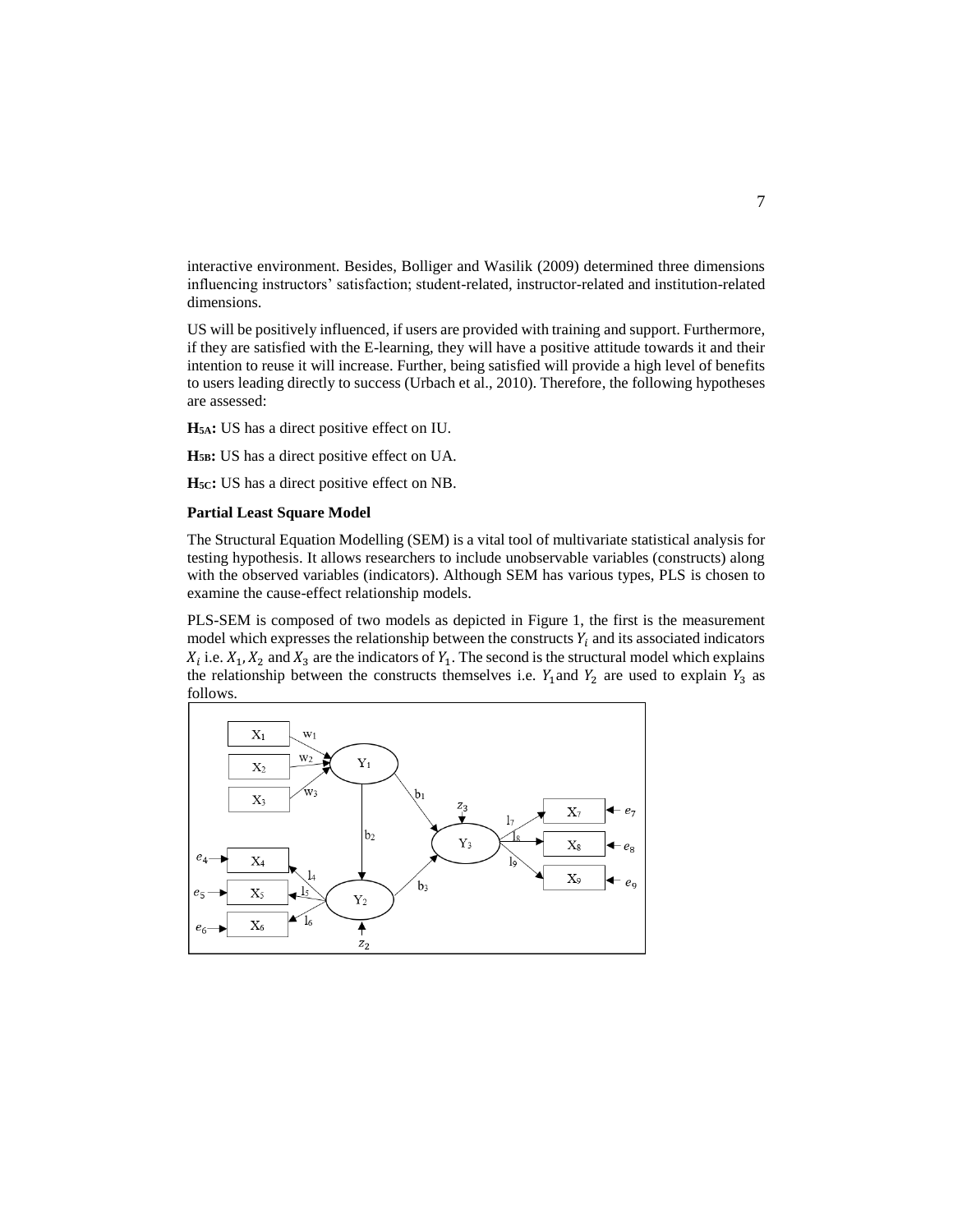## Figure 1

## PLS-SEM Path Model

The measurement (outer) model can be classified into reflective and formative, where the reflective model indicates the direct relationships from constructs to their indicators. The strength and direction of these relationships is called outer Loading  $(l)$ . Regarding the formative model, the relationships from the indicators to their construct are depicted. The strength and direction of these relationships is called the outer Weight  $(w)$  (Sarstedt et al., 2021). While, the structural (inner) model shows the inner relationships between the constructs considering the strength of these relationship by path coefficient  $(b_1, b_2 \text{ and } b_3)$ .

Among the main advantages of the PLS-SEM is that it can accomplish high level of statistical power for small sample size, furthermore, it can use non-normal data. Besides, it handles reflective and formative measured constructs, where it can include large number of indicators in each construct and deal with complex models which include large number of relations. PLS-SEM is a variance-based algorithm which is used to measure the magnitude and direction of inner and outer relations by attempting to minimize the unexplained variance. After constructing the models, measurement and structural models' evaluation should be performed.

#### **Importance-Performance Map Analysis**

The IPMA is mainly valuable for providing further insights by combining the analysis of the importance and performance dimensions of the PLS-SEM models' constructs, which allows for prioritizing certain constructs to improve the key target construct (Ringle & Sarstedt, 2016). The importance dimension refers to the constructs' total effects on the target construct, whereas the performance dimension indicates the average construct scores after being rescaled on a range from 0 to 100. The IPMA combines these two dimensions graphically by contrasting the unstandardized total effects on the x-axis, with the rescaled constructs scores on the y-axis. Additionally, to analyze the importance-performance map, researchers add two additional lines; a vertical line exhibiting the mean importance value and a horizontal line exhibiting the mean performance value. These lines divide the importance-performance map into four-quadrants, where constructs in the lower right quadrant are of the highest interest to achieve improvement, as these constructs have relatively high importance and low performance, followed by the constructs in the higher right, lower left and, finally the higher left quadrants. Thus, the results are particularly vital in forming recommendations by measuring the impacts that different constructs have on E-learning success.

## **DATA**

Data were collected through anonymous online questionnaires administrated to two stakeholder groups; instructors and learners at higher education institutions in Alexandria, Egypt during the second semester of 2021. A total of 100 valid instructors' responses were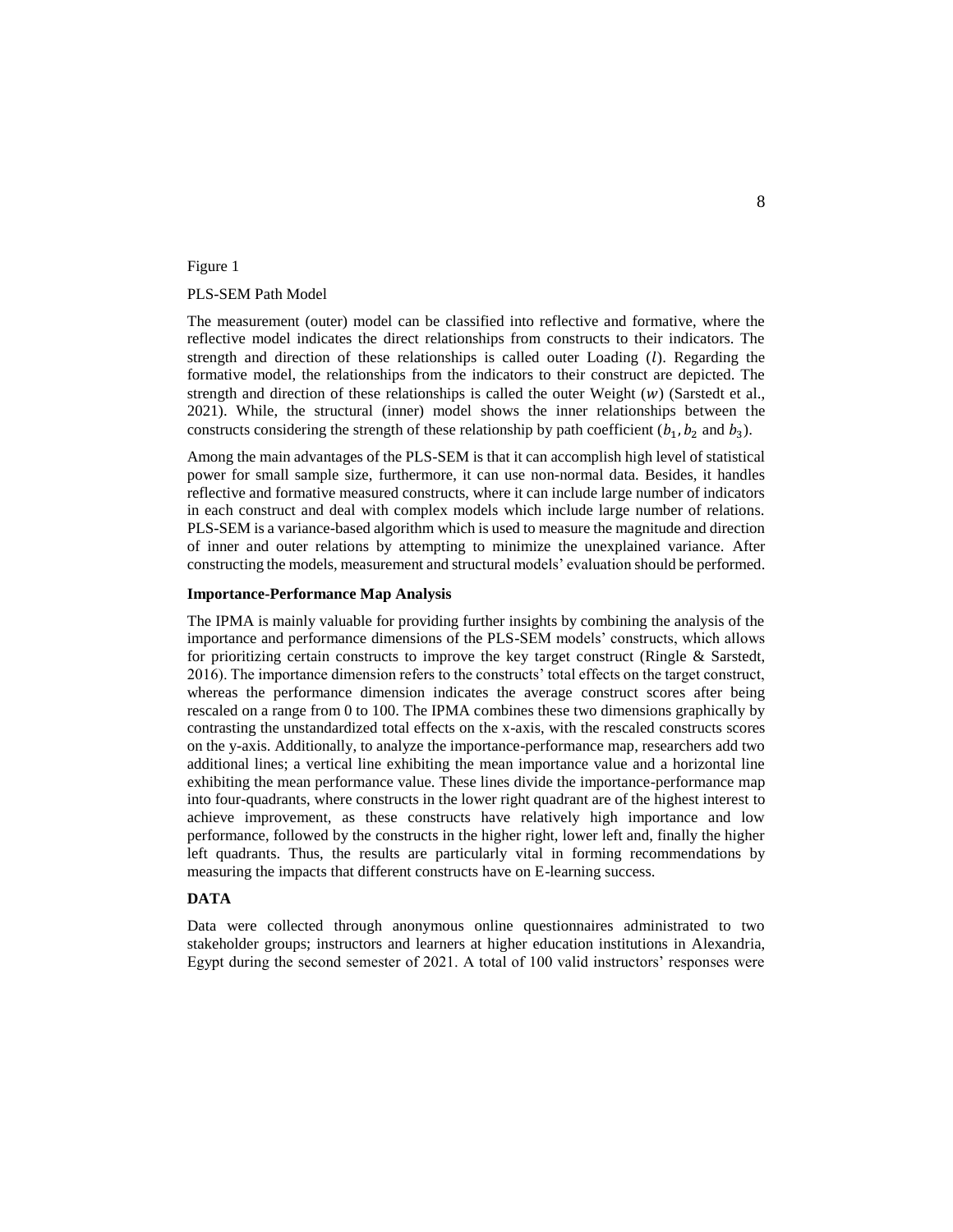collected, including 33% male and 67% females, while 320 students have responded including 30% males and 70% females. All instructors are residents while, only 75% of learners are residents. Moreover, 78% of learners and 74% of instructors are registered in the social science field.

## **DESCRIPTIVE ANALYSIS**

This section includes the scoring results for the indicators and constructs of both models. Firstly, the average score of the responses in each indicator is calculated then used to compute the constructs' mean score. Finally, the following classifications depicted in Table 1 are used.

| Scoring Range and Classification |                |
|----------------------------------|----------------|
| Agreement                        | Classification |
| <b>Strongly Agree</b>            |                |
| Agree                            | Positive       |
| Neutral                          | Neutral        |
| Disagree                         | Negative       |
| <b>Strongly Disagree</b>         |                |
|                                  |                |

Table 1 and Classification

Table 2 illustrates constructs' scoring for both stakeholders, while Tables A-1 and A-2 of Appendix A show the indicators' scoring. Regarding the NB, instructors agreed that they received high individual  $(NB_{1:4})$  and societal impacts  $(NB_{3:4})$  out of using the system. Contrastingly, learners received moderate individual impacts  $(NB_{1,2})$ , and high societal impacts (NB3,4). Hence, more concern should be given by the officials to improve the system to help raising learners' individual impacts.

Table 2

Constructs' Scoring and Classification

|            | Instructors |                | Learners |                |
|------------|-------------|----------------|----------|----------------|
| Constructs | Score       | Classification | Score    | Classification |
| NB         | 3.70        | Positive       | 3.38     | Neutral        |
| TF         | 3.72        | Positive       | 3.33     | Neutral        |
| QU         | 3.60        | Positive       | 3.08     | Neutral        |
| UA         | 3.33        | Neutral        | 3.02     | Neutral        |
| IU         | 3.45        | Positive       | 3.19     | Neutral        |
| US         | 3.17        | Neutral        | 2.86     | Neutral        |

According to the mean score of the TF, instructors believe that they are provided with the suitable platform, infrastructure and assistance to cope with the E-learning  $(TF_{1,2,4})$ . However, students' responses revealed a neutral feedback regarding this construct. The low-quality of the available infrastructure in rural areas, the inadequate support, skills and financial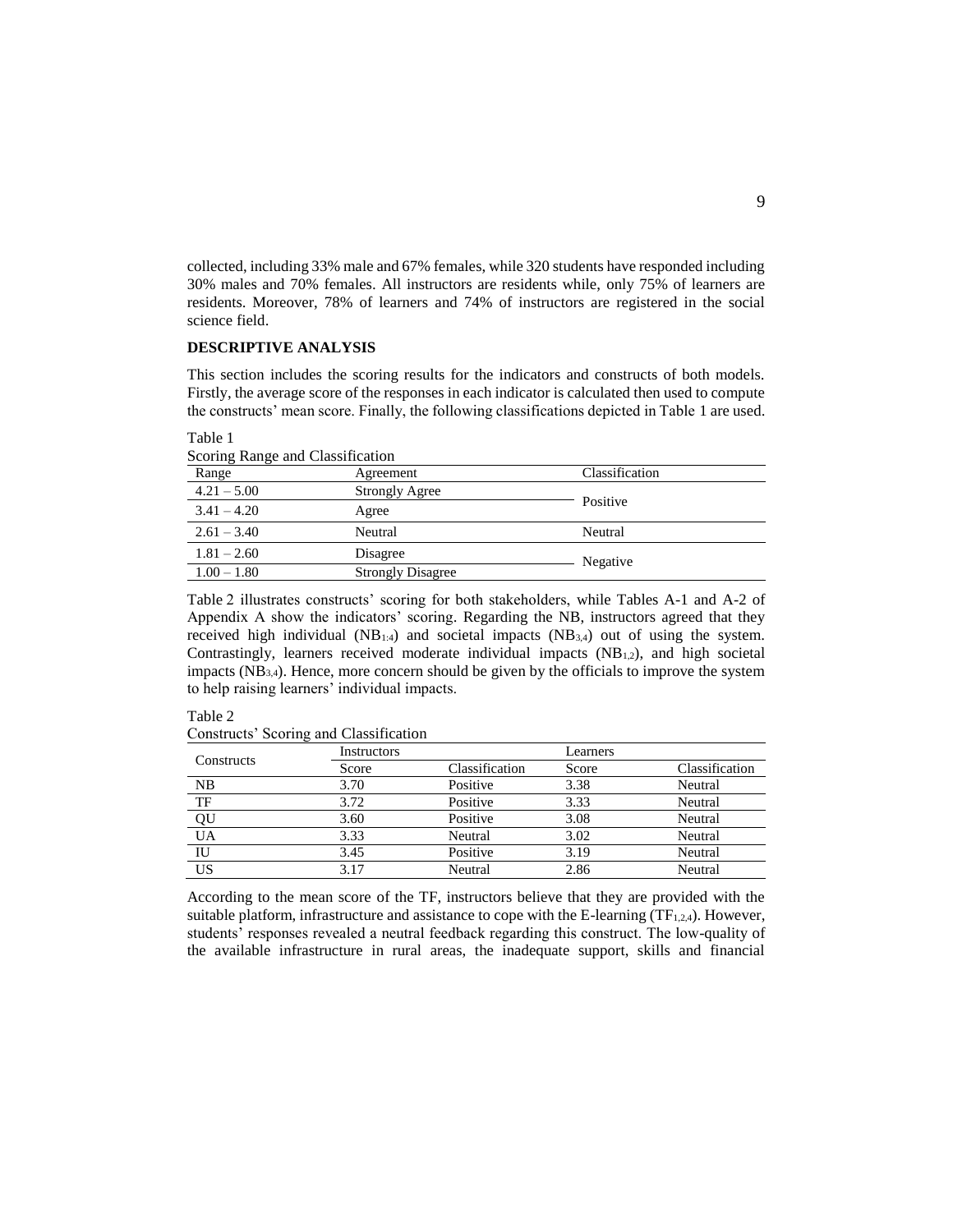capabilities of some students  $(TF_{1:5})$  may be responsible for that result. Hence, the responsible authorities should upgrade infrastructure and may provide learners with the needed support, training, devices and the internet packages.

Speaking about QU, instructors are positive toward it  $(QU<sub>2:5</sub>)$ , except service quality  $(QU<sub>1</sub>)$ they are neutral. Comparatively, learners have moderate verdict towards quality construct. Moreover, both users agree that other platforms, besides Microsoft Teams, may be needed for better communication and supervision over exams. Therefore, this raises an alert for officials about quality level delivered for students.

Having measured UA toward the E-learning, it was detected that their viewpoint toward the usage of technology in the educational process was neutral. Some learners suffer from timemanagement problems due to "instructors' intrusions" outside the lecture's scheduled time, making students feel like it is "a nonending loop of assignments and lectures"  $(UA_{1,3})$ .

Regarding IU, its score for the users shows that instructors are positively willing to utilize the E-learning system, whilst learners have a moderate enthusiasm. This may be because most students have neutral attitude concerning E-learning and their responses reveal a lack of motivation to engage in the online classes (IU4). Besides, instructors find it hard to interact with their students adequately  $(IU_2)$ . Therefore, officials should enhance the system to be more efficient and effective, subsequently, it will be reflected on stakeholders' attitude and IU.

Likewise, stakeholders' answers about their satisfaction illustrate a neuter perception. This could be the result of learners' dependence on the recorded lectures, which has its advantages and disadvantages. Recorded lectures may encourage students to postpone studying, and prevent instructors from explaining the idea with a different way telling the students to "rewatch the lecture". These disadvantages may push learners to get private tutors for face-toface learning. Inspecting the score of that construct indicators for tutors manifested their dissatisfaction with students' attendance (US2). As for learners' scores of the indicators  $(US<sub>1:5</sub>)$ , they were either negative or neutral, as most learners prefer the blended learning to fully E-learning. This may point out to the urge for enhancing some horizons of the online process such as better peer and student-teacher interaction.

## **FINDINGS**

In this section, measurement model evaluation is performed to assess the reflective and formative models, then the structural model is evaluated for both stakeholders.

#### **Measurement Models**

#### *Reflective Model Evaluation*

Beginning with the reflective model, as illustrated in Table 3, construct reliability, which demonstrates the stability and compatibility of the measurements, is evaluated by Cronbach's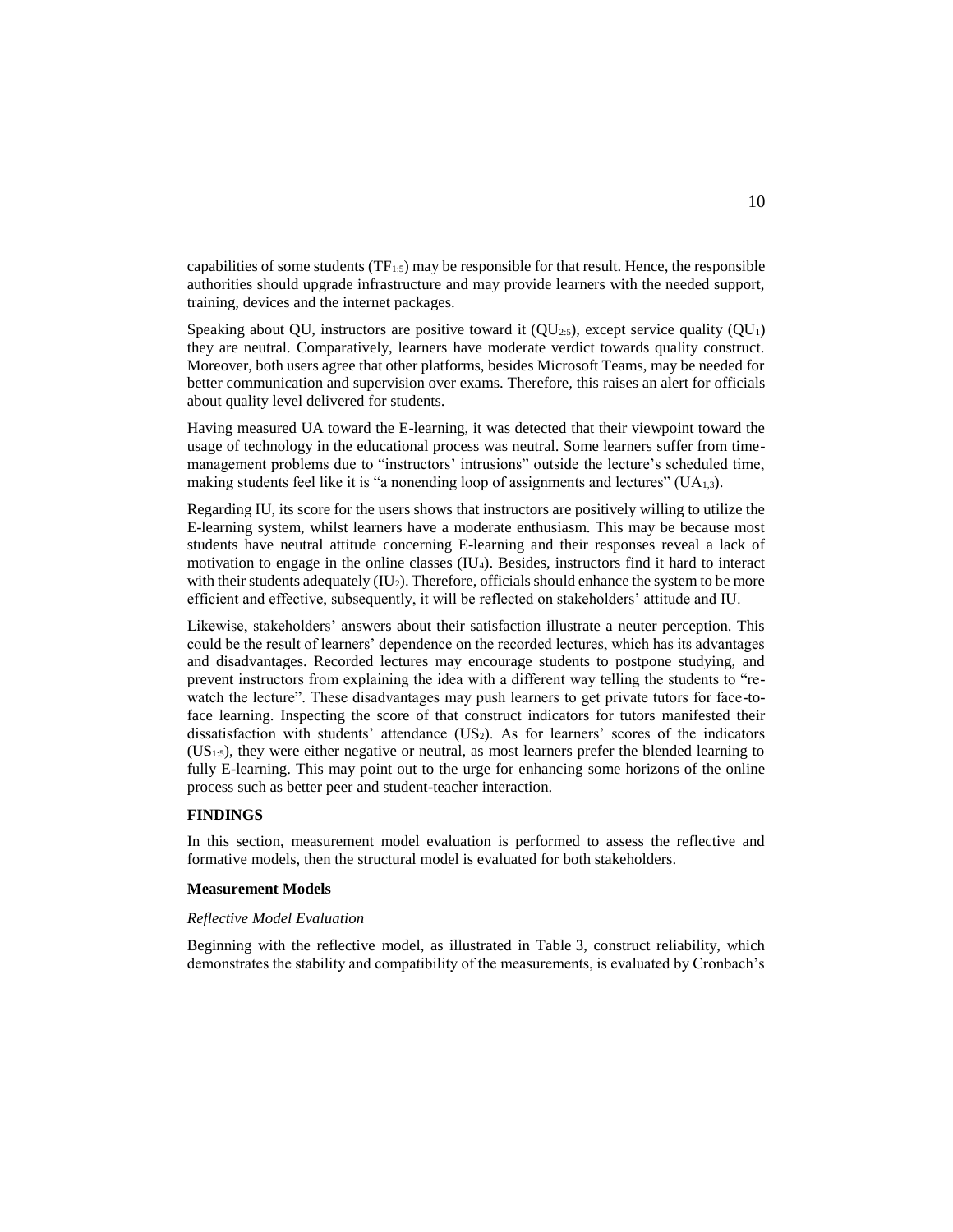alpha  $(\alpha)$  and Composite Reliability (CR). The results indicate that the reliability exists in the two models, as the coefficient of both  $\alpha$  and CR are greater than 0.60. Further, all reflective indicators have a satisfactory reliability level, as their loadings exceed 0.708, except for (NB1) in the instructors' model, which is greater than 0.40 and contributes to CR, hence, no items will be removed. The convergent validity, that exists when indicators of a certain construct share a high proportion of variance, is established for both models as the Average Variance Extracted (AVE) values exceed 0.50.

| Loadings, Reliability and Validity |         |          |           |            |                 |         |          |      |            |
|------------------------------------|---------|----------|-----------|------------|-----------------|---------|----------|------|------------|
| Instructors                        |         |          |           |            | Learners        |         |          |      |            |
| Indicators                         | Loading | $\alpha$ | <b>CR</b> | <b>AVE</b> | Indicators      | Loading | $\alpha$ | CR   | <b>AVE</b> |
| Net Benefits                       |         |          |           |            |                 |         |          |      |            |
| NB <sub>1</sub>                    | 0.63    |          |           |            |                 |         |          |      |            |
| NB <sub>2</sub>                    | 0.72    |          |           |            | NB <sub>1</sub> | 0.76    |          |      |            |
| NB <sub>3</sub>                    | 0.73    | 0.84     | 0.88      | 0.55       | NB <sub>2</sub> | 0.77    | 0.81     | 0.88 | 0.64       |
| NB <sub>4</sub>                    | 0.76    |          |           |            | NB <sub>3</sub> | 0.83    |          |      |            |
| NB <sub>5</sub>                    | 0.80    |          |           |            | NB <sub>4</sub> | 0.84    |          |      |            |
| NB <sub>6</sub>                    | 0.81    |          |           |            |                 |         |          |      |            |
| User Attitude                      |         |          |           |            |                 |         |          |      |            |
| UA <sub>1</sub>                    | 0.79    |          |           |            | UA <sub>1</sub> | 0.79    |          |      |            |
| UA <sub>2</sub>                    | 0.80    | 0.74     | 0.85      | 0.66       | UA <sub>2</sub> | 0.84    | 0.80     | 0.88 | 0.71       |
| UA <sub>3</sub>                    | 0.85    |          |           |            | UA <sub>3</sub> | 0.90    |          |      |            |

Regarding the discriminant validity, which means that each construct captures different phenomena from other constructs, the cross loadings and Fornell-Larcker approaches are performed and support the presence of it, Heterotrait-Monotrait (HTMT) ratios are less than 0.90 (instructors' HTMTUA/NB = 0.718 and students' HTMTUA/NB = 0.897) indicating that discriminant validity exists (Hair et al., 2016).

#### *Formative Model Evaluation*

Table 3

Concerning the formative model, convergent validity, that is examined by redundancy analysis, refers to the extent to which an indicator contributes to the actual meaning of its construct. The results state that convergent validity is established as the path coefficients between the formative and the reflective of the same construct at least equals 0.70, in instructors' model;  $TF_{path} = 0.75$ ,  $QU_{path} = 0.70$ ,  $IU_{path} = 0.74$ , and  $US_{path} = 0.71$ . Regarding learners' model, convergent validity exists as follows,  $TF_{path}=0.71$ ,  $QU_{path}$ =0.83,  $IU_{path}$ =0.73, and  $US_{path}$ =0.80. As indicated in Table 4, all the outer weights' VIF values are less than 5, indicating that there is no high collinearity. Moreover, results indicate that all outer weights are statistically significant, except for  $QU_{1,2}$  in the instructors'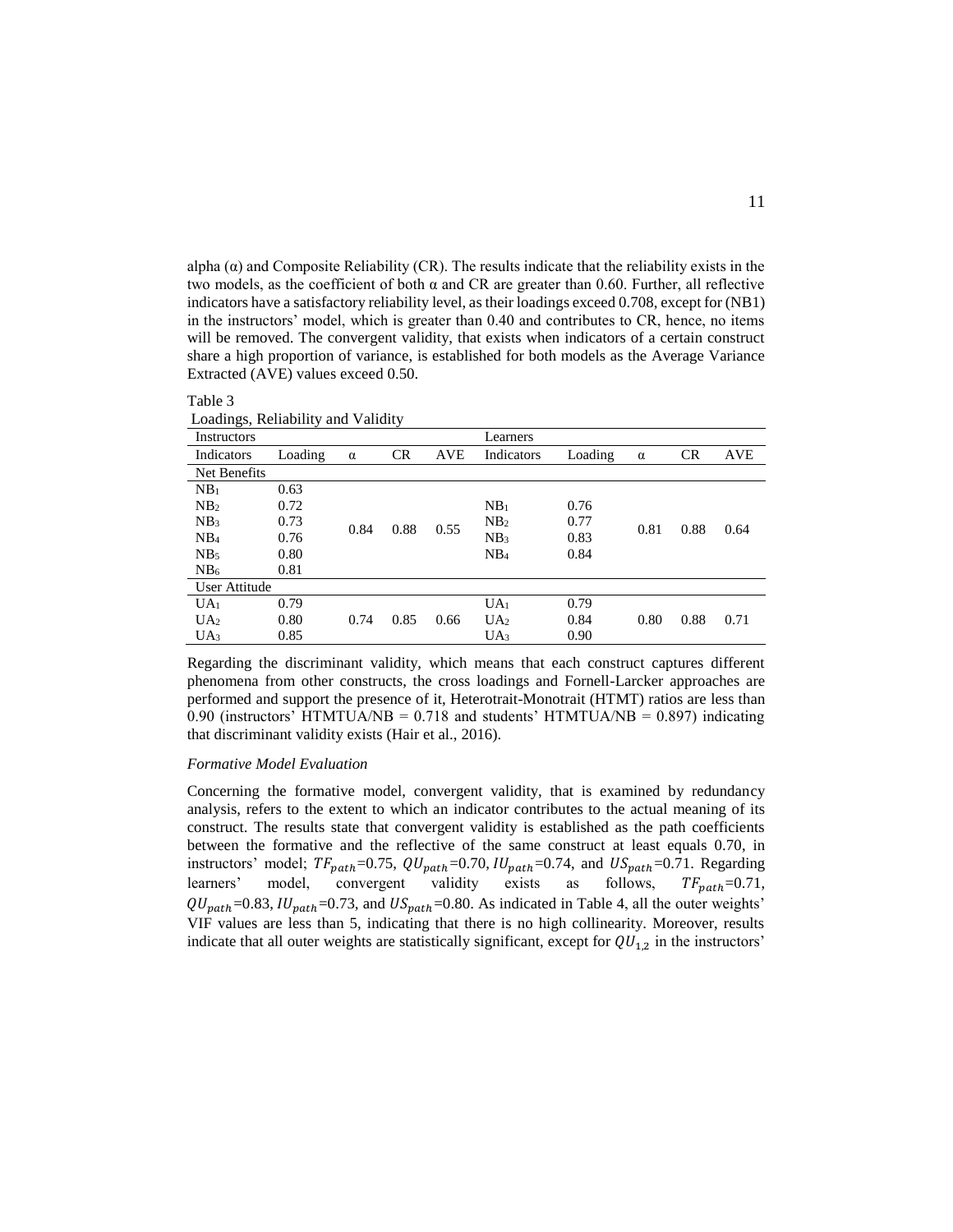| model, but their loadings are greater than 0.50 ( $QU_1$ =0.53 and $QU_2$ =0.76), hence, no items |  |  |
|---------------------------------------------------------------------------------------------------|--|--|
| will be deleted (Sarstedt et al., 2021).                                                          |  |  |

| Indicators' Collinearity and Weights |            |           |                                                                     |            |           |  |
|--------------------------------------|------------|-----------|---------------------------------------------------------------------|------------|-----------|--|
| Instructors                          |            |           | Learners                                                            |            |           |  |
| Indicators                           | <b>VIF</b> | Weight    | Indicators                                                          | <b>VIF</b> | Weight    |  |
| Technological-Factors                |            |           |                                                                     |            |           |  |
| TF <sub>1</sub>                      | 1.41       | $0.19*$   | TF <sub>1</sub>                                                     | 1.61       | $0.09*$   |  |
| TF <sub>2</sub>                      | 1.41       | $0.27**$  | TF <sub>2</sub>                                                     | 1.96       | $0.12*$   |  |
|                                      |            | $0.35***$ | TF <sub>3</sub>                                                     | 1.44       | $0.27***$ |  |
| TF <sub>3</sub>                      | 1.71       |           | TF <sub>4</sub>                                                     | 2.09       | $0.32***$ |  |
| $TF_4$                               | 1.32       | $0.52***$ | TF <sub>5</sub>                                                     | 1.82       | $0.46***$ |  |
| E-Learning-Quality                   |            |           |                                                                     |            |           |  |
|                                      | 1.43       | 0.14      | QU <sub>1</sub>                                                     | 1.65       | $-0.07*$  |  |
| QU <sub>1</sub>                      |            |           | QU <sub>2</sub>                                                     | 1.80       | $0.08*$   |  |
| QU <sub>2</sub>                      | 2.01       | 0.15      | QU <sub>3</sub>                                                     | 1.64       | $0.21***$ |  |
| QU <sub>3</sub>                      | 1.77       | $0.28**$  | QU <sub>4</sub>                                                     | 1.71       | $0.28***$ |  |
| QU <sub>4</sub>                      | 1.32       | $0.31**$  | QU <sub>5</sub>                                                     | 2.03       | $0.31***$ |  |
| QU <sub>5</sub>                      | 1.37       | $0.51***$ | QU <sub>6</sub>                                                     | 1.79       | $0.43***$ |  |
| Intention-to-Use                     |            |           |                                                                     |            |           |  |
|                                      | 1.43       | $0.27***$ | $IU_1$                                                              | 1.72       | $0.18***$ |  |
| $IU_1$                               |            | $0.37***$ | IU <sub>2</sub>                                                     | 1.39       | $0.23***$ |  |
| IU <sub>2</sub>                      | 1.28       |           | IU <sub>3</sub>                                                     | 1.72       | $0.21***$ |  |
| IU <sub>3</sub>                      | 1.46       | $0.61***$ | $IU_4$                                                              | 1.93       | $0.59***$ |  |
| User-Satisfaction                    |            |           |                                                                     |            |           |  |
|                                      | 1.21       | $0.18**$  | US <sub>1</sub>                                                     | 2.23       | $0.19***$ |  |
| $US_1$                               |            |           | US <sub>2</sub>                                                     | 1.90       | $0.19***$ |  |
| US <sub>2</sub>                      | 1.31       | $0.30***$ | US <sub>3</sub>                                                     | 1.93       | $0.20***$ |  |
| US <sub>3</sub>                      | 1.60       | $0.31***$ | US <sub>4</sub>                                                     | 2.39       | $0.25***$ |  |
| $US_4$                               | 1.75       | $0.51***$ | US <sub>5</sub>                                                     | 2.66       | $0.38***$ |  |
|                                      |            |           | *, ** and *** indicate significance at 10%, 5% and 1% respectively. |            |           |  |

# **Structural Models**

Table 4

After ensuring measurement models' reliability and validity, structural models will be assessed.

### *Instructors' Structural Model*

Figure 2 represents the instructors'' model diagram, which shows the inner and outer relationships. According to the VIF results depicted in table 6, there is no multi-collinearity among constructs. Moreover, all the previously mentioned hypotheses are supported as all the direct effects among the constructs are positive and significant.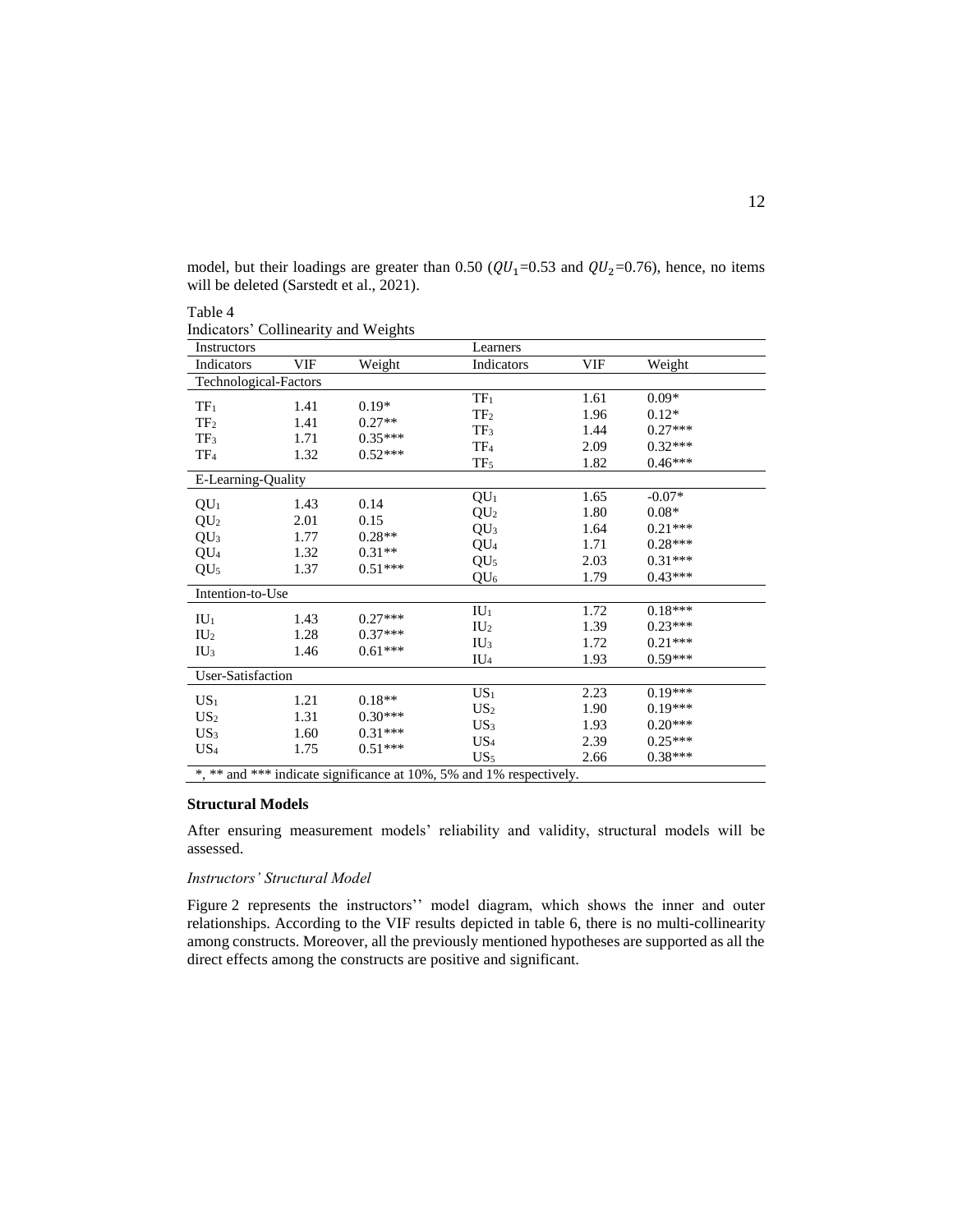

## Figure 2 Instructors' Model Diagram

H<sub>1</sub> is supported as TF ( $\hat{\beta} = 0.80$ ) has a positive effect on QU, accounting for 64% of its variation. Moreover, H<sub>2A</sub> is proved as QU ( $\hat{\beta} = 0.64$ ) has a positive and significant impact on US and explains 41% of its variation. QU ( $\hat{\beta} = 0.21$ ) and US ( $\hat{\beta} = 0.65$ ) explain 64% of the variation of UA with a positive effect on user's attitude, therefore,  $H_{2B}$  and  $H_{5B}$  are established. Regarding the IU, QU ( $\hat{\beta} = 0.29$ ), US ( $\hat{\beta} = 0.25$ ) and UA ( $\hat{\beta} = 0.43$ ) have a significant positive influence on IU and represent 73% of its variation, consequently, H<sub>2C</sub>, H<sub>5A</sub> and H<sub>3</sub> are supported. Finally, US ( $\hat{\beta} = 0.29$ ) and IU ( $\hat{\beta} = 0.51$ ) affect NB positively, where the model explains 56% of the NB variation, therefore,  $H_{5C}$  and  $H_4$  are indicated.

## *Learners' Structural Model*

Figure 3 represents the learners' diagram. By evaluating learners' structural model, it is found that there is no multi-collinearity among constructs as shown by Table 6. All the hypotheses are proved, as all the direct relations among the constructs are positive and significant.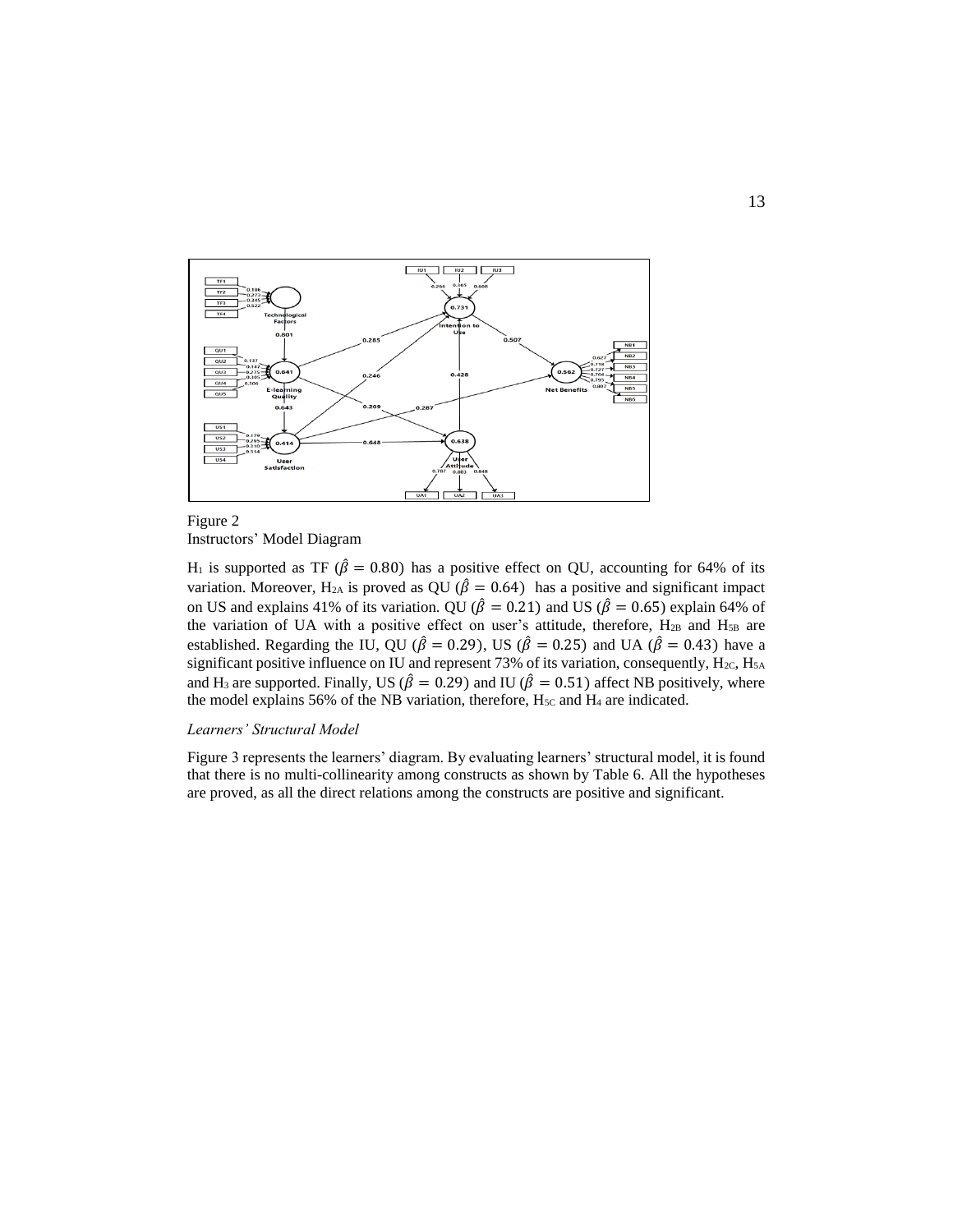

## Figure 3 Learners' Model Diagram

 $H<sub>2A</sub>$  is also valid, where QU ( $\hat{\beta}$ =0.83) has a statistically positive effect on US, accounts for 69% of its variation. QU ( $\hat{\beta}$ =0.25) and US ( $\hat{\beta}$ =0.64) jointly explain 73% of UA with a statistically positive influence on UA, hence, H<sub>2B</sub> and H<sub>5B</sub> are proved to be true. Talking about IU, QU ( $\hat{\beta}$ =0.42), US ( $\hat{\beta}$ =0.32) and UA ( $\hat{\beta}$ =0.22) have a significant positive effect on IU and represent 81% of its variation, therefore, H<sub>2C</sub>, H<sub>5A</sub> and H<sub>3</sub> are evidenced. Finally, US ( $\hat{\beta}$ =0.33) and IU ( $\hat{\beta}$ =0.52) have a significant positive influence on NB, where the model explains 67% of NB variation, hence, H<sub>5C</sub> and H<sub>4</sub> are supported.

## *PLS Predict*

PLS<sub>predict</sub> is undertaken to asses models' predictive power in two steps. First, the  $Q_{predict}^2$  of the target construct and its indicators is assessed where their  $Q_{predict}^2$  should be greater than zero to indicate that the PLS path model has predictive power. In instructors and learners' model, the NB  $Q_{predict}^2$  is 0.321 and 0.418, respectively. Moreover, as depicted in Table 5, its indicators achieve  $Q_{predict}^2$  larger than zero for both models.

| PLS <sub>predict</sub> Models' Results |       |             |       |            |                 |             |       |
|----------------------------------------|-------|-------------|-------|------------|-----------------|-------------|-------|
| Instructors                            |       |             |       | Learners   |                 |             |       |
| $Q_{predict}^2$<br>Indicators          |       | <b>RMSE</b> |       | Indicators |                 | <b>RMSE</b> |       |
|                                        |       | PLS-SEM     | LM    |            | $Q_{predict}^2$ | PLS-SEM     | LM    |
| NB <sub>1</sub>                        | 0.142 | 0.969       | 0.989 | NB1        | 0.223           | 1.325       | 1.311 |
| NB <sub>2</sub>                        | 0.261 | 0.890       | 0.866 | NB2        | 0.336           | 1.074       | 1.068 |

# Table 5 PLS<sub>predict</sub> Models' Results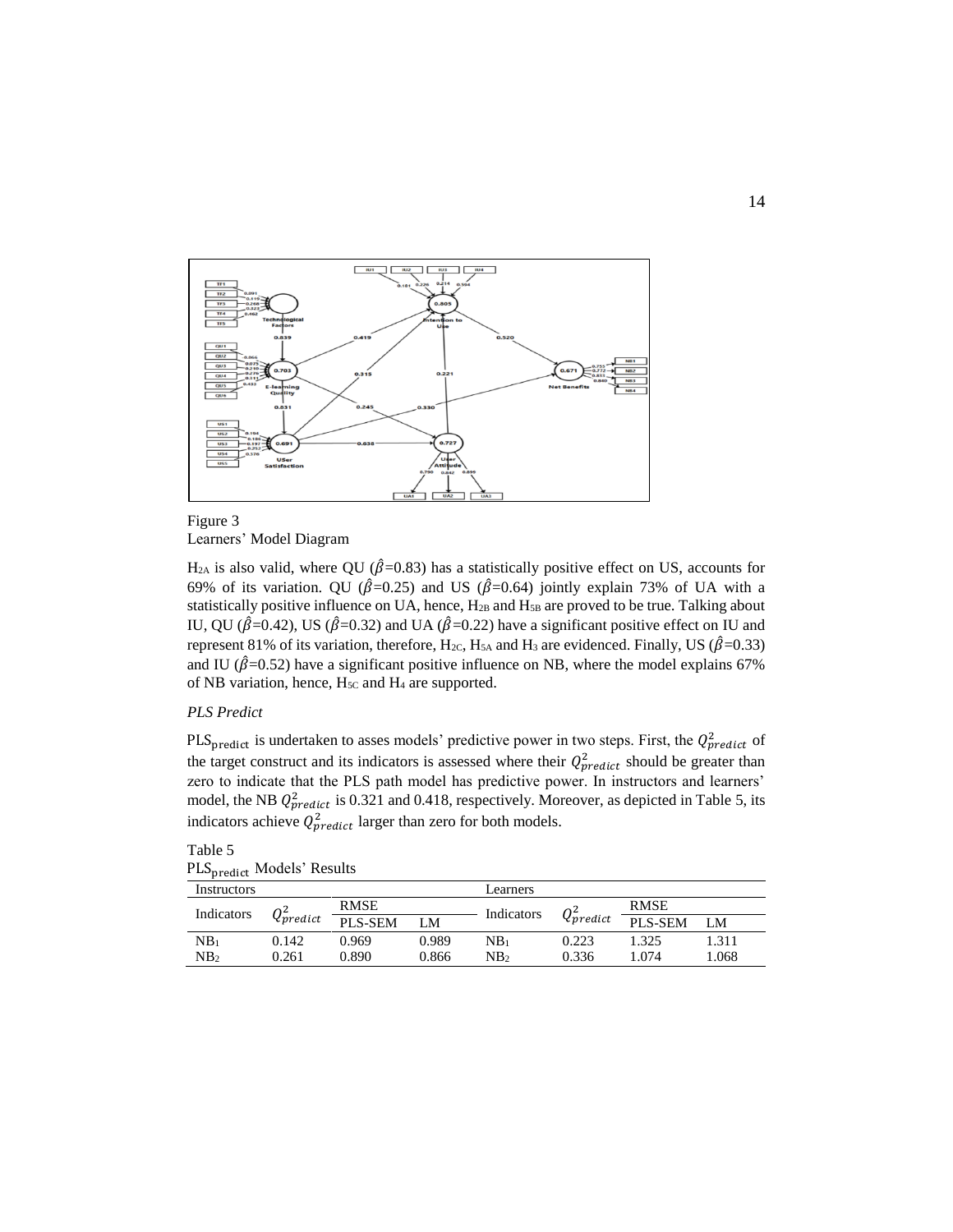| NB <sub>3</sub> | 0.126 | 1.150 | 1.158 | NB3             | 0.237 | 0.946 | 0.930 |
|-----------------|-------|-------|-------|-----------------|-------|-------|-------|
| NB <sub>4</sub> | 0.155 | 0.860 | 0.860 | NB <sub>4</sub> | 0.243 | 0.961 | 0.962 |
| NB <sub>5</sub> | 0.127 | 0.764 | 0.798 |                 |       |       |       |
| NB <sub>6</sub> | 0.165 | 0.773 | 0.803 |                 |       |       |       |

Second, the degree of prediction error should be evaluated either using the Mean Absolute Error (MAE) when the prediction error distribution is highly asymmetric or using the Root Mean Squared Error (RMSE) otherwise. As both models' prediction error distribution is nearly symmetric, the subsequent analysis depends on the RMSE statistic. According to Shmueli et al. (2019), the model has low predictive power if the minority of indicators have lower prediction errors while, it has medium predictive power if most indicators have lower prediction errors. Therefore, it is concluded that the learners' model has low predictive power and the instructors' model has medium predictive power.

#### **Importance-Performance Map Analysis Results**

Concerning instructors' IPMA results, as depicted in Figure 4, it is indicated that constructs with the highest priority for raising E-learning success are US, QU, TF, IU, and UA, descendingly. Further, the results demonstrate that NB performance equals 67.53. Therefore, increasing the performance of satisfaction by one unit will increase the NB performance by 0.46 points. Thus, to improve the E-learning success, the priority should be given to US dimensions and its predecessors (QU and TF) dimensions. Thereupon, the platform's usefulness, which enables tutors to teach in creative ways, has a relatively high importance, then, information quality and the availability of platforms significantly support the E-learning process.

| 71<br>69<br>67<br>65<br>63                                  |                                      | ٠                             | TF (0.44, 68.73)    | QU(0.55, 64.85)         |      |
|-------------------------------------------------------------|--------------------------------------|-------------------------------|---------------------|-------------------------|------|
| Performance<br>61<br>59<br>57<br>55<br>53<br>51<br>49<br>47 | IU (0.39, 61.46)<br>UA (0.17, 58.35) |                               | US (0.46,<br>56.06) |                         |      |
| 0.05                                                        | $0.15$ $0.2$ $0.25$ $0.3$<br>0.1     | $0.35_{\rm mpfdrance}^{0.45}$ |                     | $0.5$ 0.55 0.6 0.65 0.7 | 0.75 |

Figure 4 Instructors' IPMA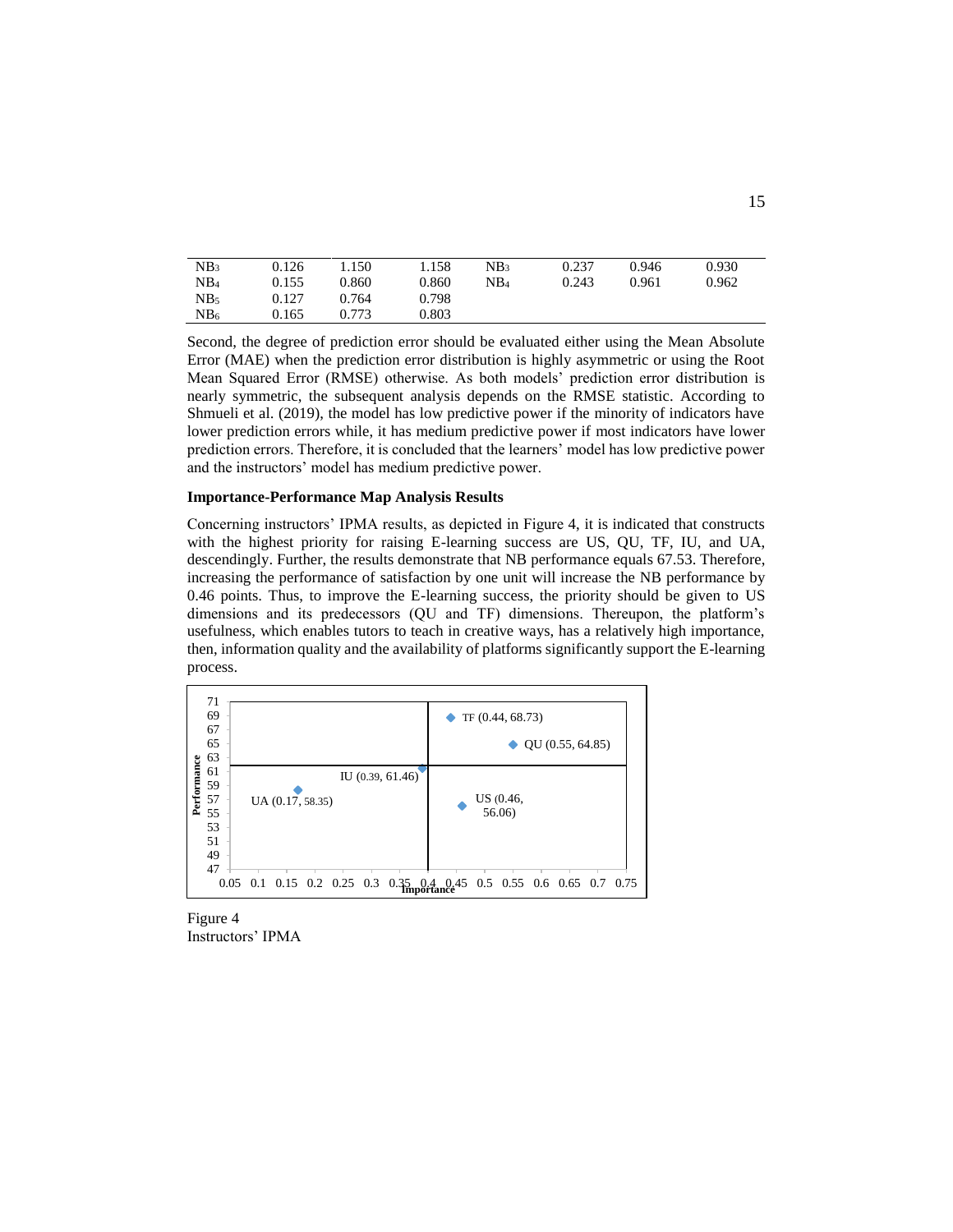Regarding learners' IPMA results, as depicted in Figure 5, QU, US, TF, UA, and IU are prioritized according to the highest interest in boosting E-learning success. In addition, the results indicate that net benefit has a performance value equals 60.09. Hence, raising the performance of QU by one unit will rise the NB performance by 0.71 points. Additionally, to increase the E-learning success, the interest should be given to QU dimensions and its predecessor (TF) dimensions. Subsequently, the quality of education, the platform's usefulness and ease of use dimensions have a relatively high importance.



## Figure 5 Learners' IPMA

#### **DISCUSSION AND CONCLUSION**

As previously mentioned, the aim of this paper is to identify the CSFs of E-learning in Egypt based on data gathered from instructors and learners of tertiary education. Accordingly, this paper applies PLS-SEM approach using SmartPLS software. The models demonstrated strong predictive power among all the constructs as they have explained on average 62%, 77%, 68%, 56% and 67% of the variation of NB, IU, UA, US and QU, respectively. The results also reveal that all the hypothesized relations for both models are empirically supported and are in line with the previous studies, as illustrated in Table 8.

#### Table 6

Significance of the Structural Model and Hypotheses.

|    | Hypotheses Literature Reference                                                         | Instructor |  | Learners                      |      |
|----|-----------------------------------------------------------------------------------------|------------|--|-------------------------------|------|
|    |                                                                                         |            |  | Coefficients VIF Coefficients | VIF  |
| QU | H <sub>1</sub> : TF $\rightarrow$ (Makokha & Mutisya, 2016; Al-Azawei<br>et al., $2016$ | $0.80***$  |  | $1.00 \quad 0.84***$          | 1.00 |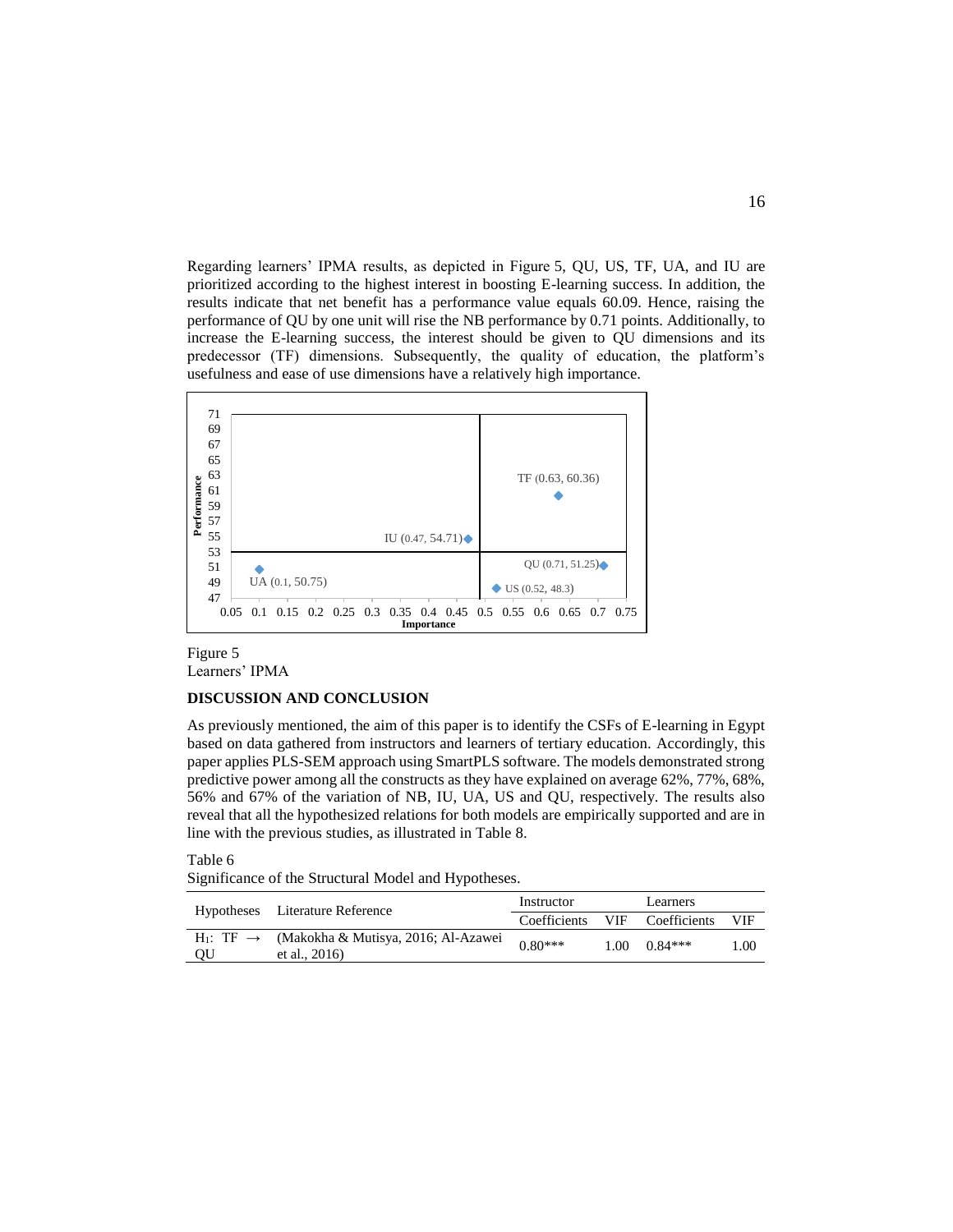| $H2A: QU \rightarrow$<br>US             | (Ramayah & Lee, 2012)                                               | $0.64***$ | 1.00 | $0.83***$ | 1.00 |
|-----------------------------------------|---------------------------------------------------------------------|-----------|------|-----------|------|
| $H_{2B}: QU \rightarrow$<br><b>UA</b>   | (Xu et al., 2013; Abbas et al., 2016)                               | $0.21**$  | 1.71 | $0.25***$ | 3.24 |
| $H_2C: QU \rightarrow$<br>IU            | (Ramayah & Lee, 2012)                                               | $0.29***$ | 1.83 | $0.42***$ | 3.46 |
| $H_3: UA \rightarrow$<br>IU             | (Davis, 1985; Liaw et al., 2007)                                    | $0.43***$ | 2.76 | $0.22***$ | 3.67 |
| $H_4$ : IU $\rightarrow$<br>NB          | (DeLone & Mclean, 2003)                                             | $0.51***$ | 2.40 | $0.52***$ | 3.60 |
| $H_{5A}: US \rightarrow$<br>ΙU          | (Ramayah & Lee, 2012)                                               | $0.25***$ | 2.86 | $0.32***$ | 4.74 |
| $H_{5B}: US \rightarrow$<br><b>UA</b>   | (Xu et al., 2013)                                                   | $0.65***$ | 1.71 | $0.64***$ | 3.24 |
| $H5C: US \rightarrow$<br>N <sub>B</sub> | (Urbach et al., $2010$ )                                            | $0.29**$  | 2.40 | $0.33***$ | 3.60 |
|                                         | *, ** and *** indicate significance at 10%, 5% and 1% respectively. |           |      |           |      |

Source Figure 2 and Figure 3

This study found that TF positively influence  $QU(H_1)$ , where good infrastructure, training and organizational support will improve ease of use and access to E-learning. Consequently, QU impacts UA positively  $(H_{2B})$ , where UA is measured by PEOU and PU dimensions. If users believe that they have a reliable high-quality system, the needed technical support and high information quality, UA towards the system will be positive. Further, the results show that QU positively influences US  $(H_{2A})$  and IU  $(H_{2C})$ . From learners' perspective, they seem to be satisfied with system flexibility and usefulness, sequentially, it motivates them to reuse the system. Similarly, for tutors, providing them with additional useful evaluation methods and facilitating the creation of course designs will increase their satisfaction and IU. Subsequently, US is found to be positively impacting IU  $(H<sub>5A</sub>)$ . Since US reflects the system's usefulness, ease of use and UA, it can be deduced that increasing US will motivate them to reuse the system. Finally, NB is found to be positively influenced by IU ( $H_4$ ) and US ( $H_{5C}$ ), as the increase in US and IU will enrich their knowledge about its benefits, reflecting on further increase in their performance and time saving.

Furthermore, analyzing responses marked a crucial concern related to stakeholders' perceptions about the selected E-learning aspects. Regarding E-learning benefits, it should help users in time management and skills improvement. The scoring result does not support the latter finding, however, it indicates that E-learning assists in lessening traffic jam and environment pollution. Therefore, instructors should change course design to provide enjoyable and understandable content.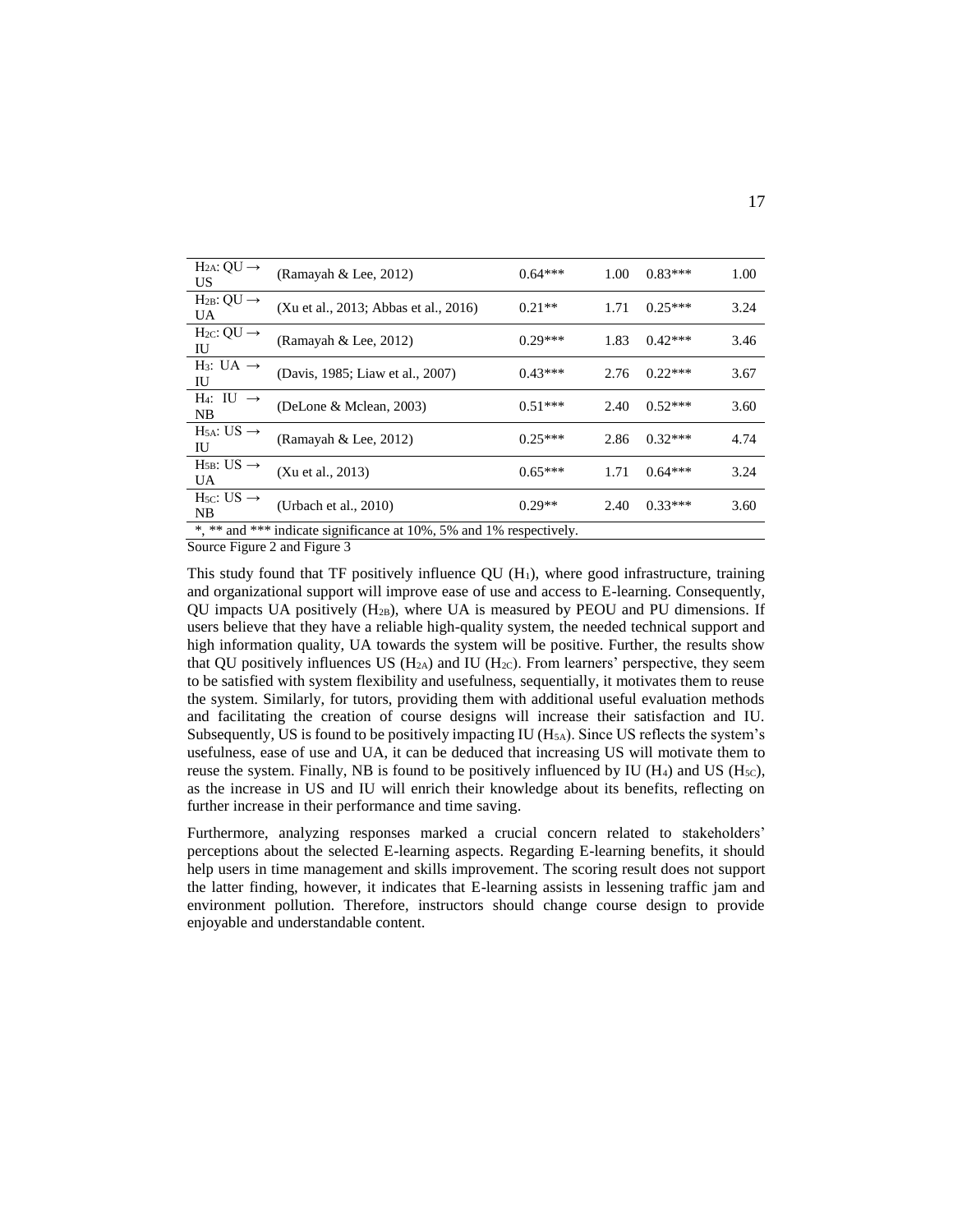According to scores, stakeholders suffer from learners' lack of readiness towards system. Yet, such a problem has higher effects on the tutors based on the PLS results indicating that the improvement of TF will enhance QU. Hence, institutions should handle learners' disquiet needs by a comprehensive online and recorded workshops to raise their technological skills and awareness about E-learning benefits, which will boost their satisfaction, intention to use and attitude towards E-learning.

The results revealed neutral feedback from users about service quality. However, models' results depicted that such issue has an opposite effect on students due to the absence of personal attention when they experience problems. Tutors' answers illustrate that using Elearning increases their workload due to the lack of support. Therefore, technical support should be improved by providing trained IT personnel to guide users and solve technical issues, which could lead to raising US due to enriching QU.

Regarding US, tutors complain from the students' online attendance, while students attribute their absence to many problems including tutors' inability to follow their progress in the educational process. The solution of this dilemma may be through appropriate trainings to tutors, as they are the main pillar for the E-learning success and they provide involvement incentives to students. Hence, US will increase, then, UA will be influenced positively. Finally, this positive attitude will stimulate users' IU E-learning.

Lack of proper interaction and communications are the E-learning vital problems. Therefore, stakeholders recommend blended learning, as it provides face-to-face interaction. Enhancing used platforms and scheduling special online lectures for students to discuss past materials and answer their questions will induce their IU because they will be able to ameliorate their skills and show their abilities to instructors.

Regarding the results of IPMA for both models, officials' policy should be in providing wellorganized high-quality system that facilitate usage and navigation, easily deal with the course content and enhance users' PU. As a direct consequence, the performance of TF and QU increase, which involve and entail an improvement in US and the target key construct Elearning success.

Upon examining the literature rigorously, this study contributes to the literature in many ways whether theoretical or methodological. Regarding the theoretical horizon, many researches did not address the different stakeholders' perspectives; thus, one of contributions of this study is carrying out two multi-dimensional comprehensive models; instructors and learners, therefore considering the two perspectives simultaneously for more understanding to the whole picture.

For the methodological side, as far as the authors know, this research is the first in Egypt that adopts the PLS-SEM technique to investigate E-learning success. Furthermore, the IPMA is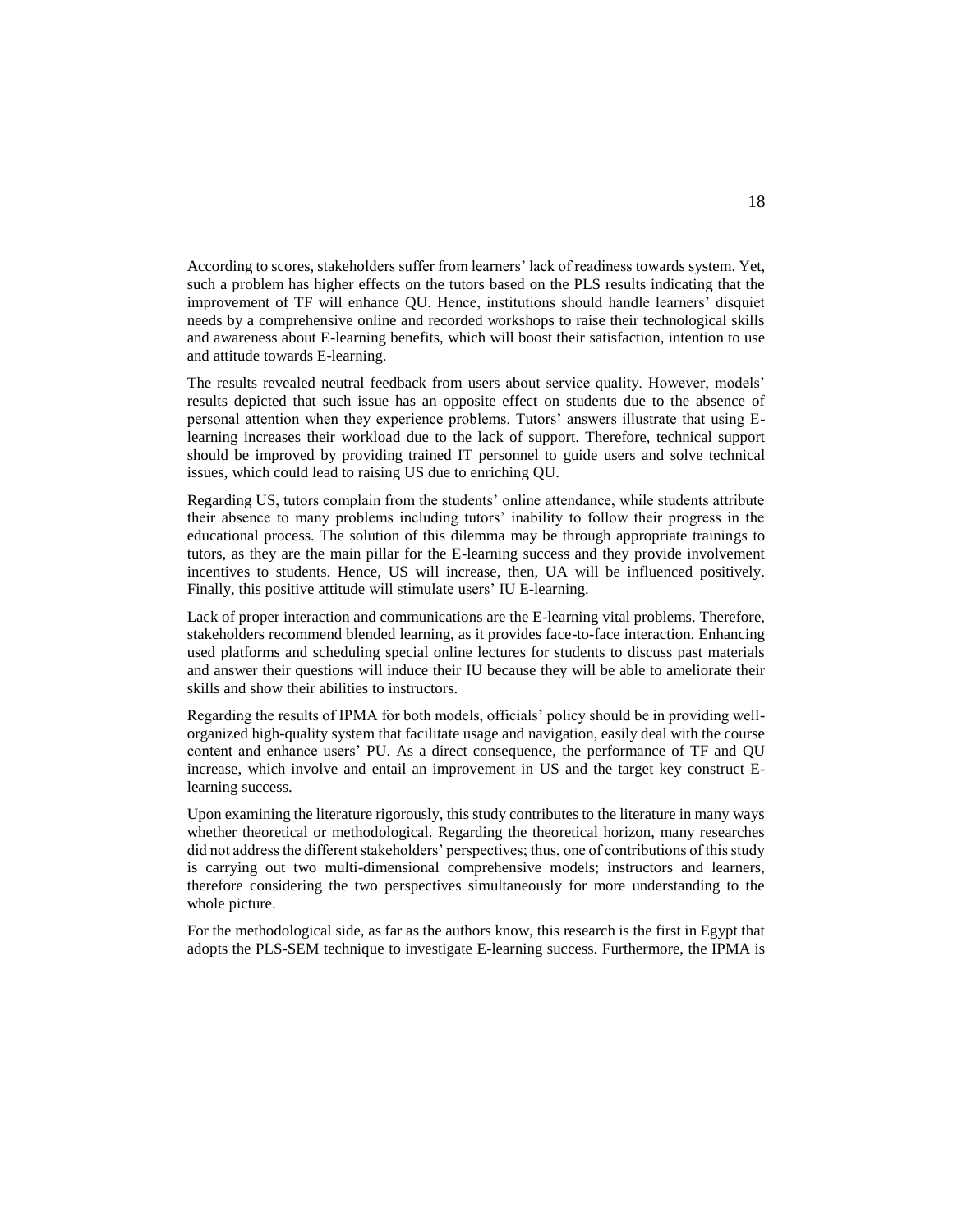conducted to assist officials in setting better priorities and to allocate scarce resources efficiently through identifying the construct, which has the highest importance and performance for the NB. Additionally, the paper utilizes PLS<sub>predict</sub> to evaluate the model's out-of-sample predictive power. Despite the importance of the IPMA and PLS<sub>predict</sub>, few papers utilized them in the E-learning literature (Ringle & Sarstedt, 2016; Sarstedt et al., 2021).

Ultimately, to get rid of the generalization limitations, further research should be applied for both models on wider ranges; places and times. Including more universities across Egypt, and/or including other countries in the sample is beneficial. Moreover, considering the importance of the time factor in affecting US and IU is of great importance.

## **REFERENCES**

Abbas, T. M., Jones, E., & Hussien, F. M. (2016). Technological factors influencing university tourism and hospitality students' intention to use e-learning: A comparative analysis of Egypt and the United Kingdom. Journal of Hospitality & Tourism Education, 28(4), 189-201.

Abdelaziz, M., Kamel, S. S., Karam, O., & Abdelrahman, A. (2011). Evaluation of E-learning program versus traditional lecture instruction for undergraduate nursing students in a faculty of nursing. Teaching and learning in nursing, 6(2), 50-58.

Abdel-Gawad, T., & Woollard, J. (2015). Critical success factors for implementing classless e-learning systems in the Egyptian higher education. International Journal of Instructional Technology and Distance Learning, 12(4), 29-36.

Abdel‐ Wahab, A. G. (2008). Modeling Students' Intention to Adopt E‐ learning: A Case from Egypt. The Electronic Journal of Information Systems in Developing Countries, 34(1), 1-13.

Al-Azawei, A., Parslow, P., & Lundqvist, K. (2016). Barriers and opportunities of e-learning implementation in Iraq: A case of public universities. The International Review of Research in Open and Distributed Learning, 17(5).

Al-Busaidi, K. A., & Al-Shihi, H. (2012). Key factors to instructors' satisfaction of learning management systems in blended learning. Journal of Computing in Higher Education, 24(1), 18-39.

Alhomod, S., & Shafi, M. M. (2013). Success factors of e-learning projects: A technical perspective. Turkish Online Journal of Educational Technology-TOJET, 12(2), 247-253.

Allen, I. E., & Seaman, J. (2014). Grade change. Tracking Online Education in the United States. Babson Survey Research Group and Quahog Research Group, LLC, 1-40.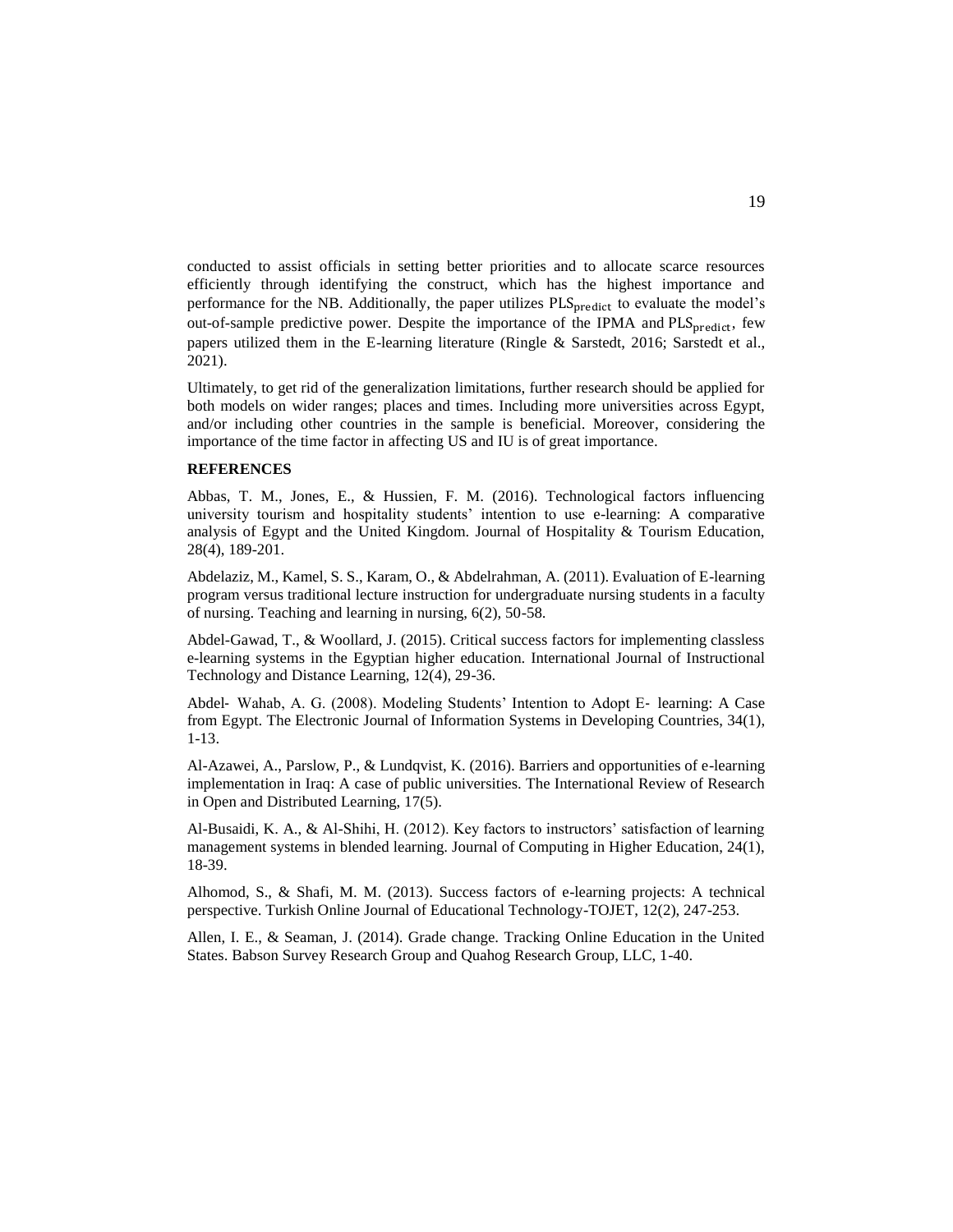Arbaugh, J. B. (2000). Virtual classroom characteristics and student satisfaction with internetbased MBA courses. Journal of management education, 24(1), 32-54.

Arbaugh, J. B., & Duray, R. (2002). Technological and structural characteristics, student learning and satisfaction with web-based courses: An exploratory study of two on-line MBA programs. Management learning, 33(3), 331-347.

Batdı, V., Doğan, Y., & Talan, T. (2021). Effectiveness of online learning: a multicomplementary approach research with responses from the COVID-19 pandemic period. Interactive Learning Environments, 1-34.

Bertea, P. (2009). MEASURING STUDENTS'ATTITUDE TOWARDS E-LEARNING. A CASE STUDY. In Conference proceedings of» eLearning and Software for Education «(eLSE) (No. 01, pp. 417-424). " Carol I" National Defence University Publishing House.

Bhuasiri, W., Xaymoungkhoun, O., Zo, H., Rho, J. J., & Ciganek, A. P. (2012). Critical success factors for e-learning in developing countries: A comparative analysis between ICT experts and faculty. Computers & Education, 58(2), 843-855.

Bolliger, D. U., & Wasilik, O. (2009). Factors influencing faculty satisfaction with online teaching and learning in higher education. Distance education, 30(1), 103-116.

Brynjolfsson, E. (1996). The contribution of information technology to consumer welfare. Information Systems Research, 7(3), 281-300.

Campbell, J. E., & Campbell, D. E. (2011). Distance learning is good for the environment: Savings in greenhouse gas emissions. Online Journal of Distance Learning Administration, 14(4), 1556-3847.

Clemons, E. K., Reddi, S. P., & Row, M. C. (1993). The impact of information technology on the organization of economic activity: The "move to the middle" hypothesis. Journal of management information systems, 10(2), 9-35.

Conrad, A. M., & Munro, D. (2008). Relationships between computer self-efficacy, technology, attitudes and anxiety: Development of the computer technology use scale (CTUS). Journal of Educational Computing Research, 39(1), 51-73.

Davis, F. D. (1985). A technology acceptance model for empirically testing new end-user information systems: Theory and results (Doctoral dissertation, Massachusetts Institute of Technology).

DeLone, W. H., & McLean, E. R. (2003). The DeLone and McLean model of information systems success: a ten-year update. Journal of management information systems, 19(4), 9-30.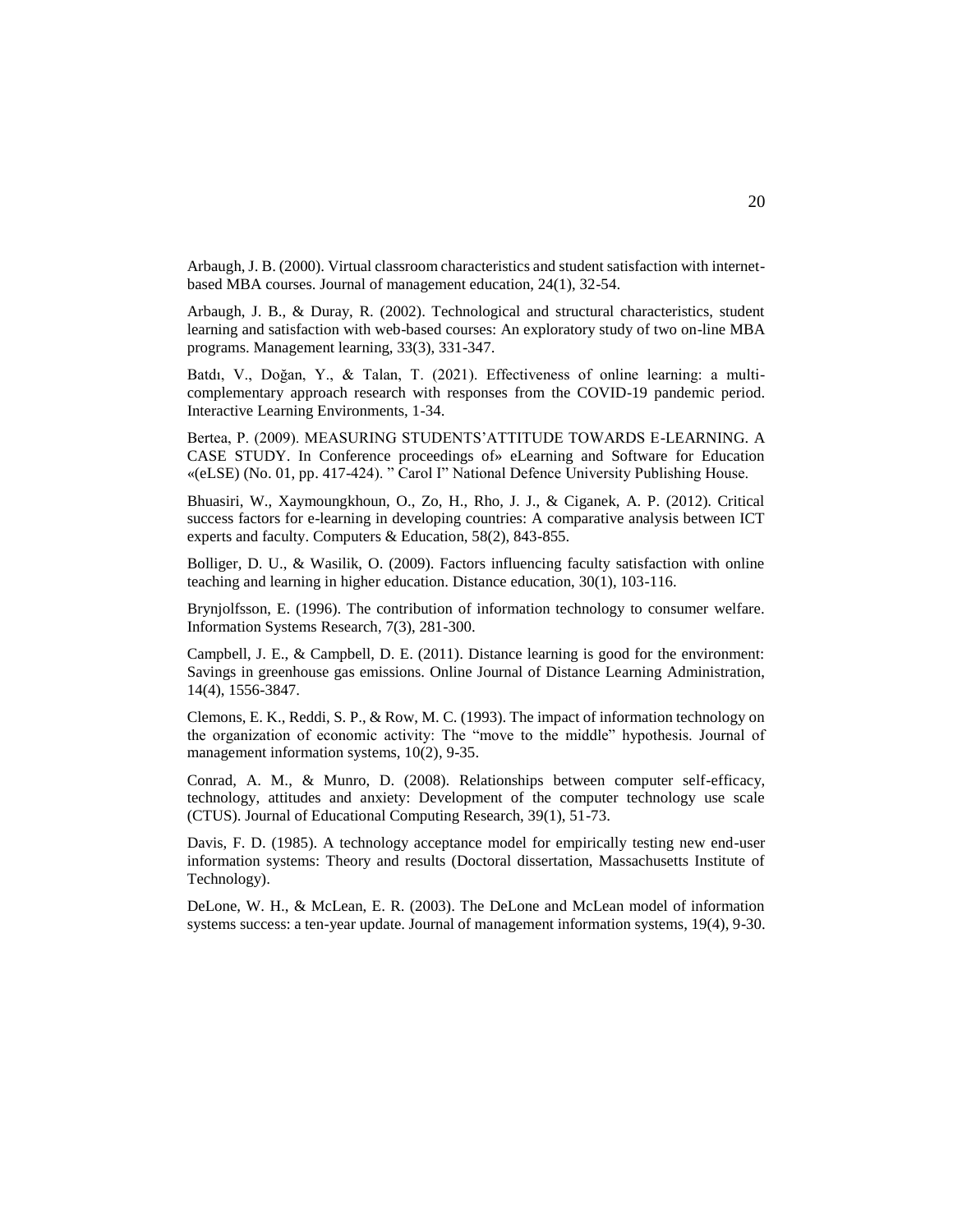El-Gamal, S. Y. (2014). An investigation of electronic learning in higher education: The Egyptian context. University of Northumbria at Newcastle (United Kingdom).

El-Seoud, M., El-Sofany, H. F., Taj-Eddin, I. A., Nosseir, A., & El-Khouly, M. M. (2013). Implementation of Web-Based Education in Egypt through Cloud Computing Technologies and Its Effect on Higher Education. Higher Education Studies, 3(3), 62-76.

Eraqi, M. I., Abou-Alam, W., Belal, M., & Fahmi, T. (2011). Attitudes of undergraduate students toward e-learning in tourism: The case of Egypt. Journal of teaching in travel & tourism, 11(4), 325-348.

Ghenghesh, P., Croxford, L., Nagaty, K., & Abdelmageed, S. (2018). Students and Teachers Attitudes and Satisfaction toward E-Learning: A Case Study in Egypt. The Journal of Middle East and North Africa Sciences, 4(1), 1-17.

Hair Jr, J. F., Hult, G. T. M., Ringle, C., & Sarstedt, M. (2016). A primer on partial least squares structural equation modeling (PLS-SEM). Sage publications.

Hassanzadeh, A., Kanaani, F., & Elahi, S. (2012). A model for measuring e-learning systems success in universities. Expert systems with Applications, 39(12), 10959-10966.

Headar, M. M., Elaref, N., & Yacout, O. M. (2013). Antecedents and consequences of student satisfaction with e-learning: The case of private universities in Egypt. Journal of Marketing for Higher Education, 23(2), 226-257.

Khedr, A. E. S. (2012). Towards Three Dimensional Analyses for Applying E-Learning Evaluation Model: The Case of E-Learning in Helwan University. International Journal of Computer Science Issues (IJCSI), 9(4), 161.

Leidecker, J. K., & Bruno, A. V. (1984). Identifying and using critical success factors. Long range planning, 17(1), 23-32.

Liaw, S. S., Huang, H. M., & Chen, G. D. (2007). Surveying instructor and learner attitudes toward e-learning. Computers & education, 49(4), 1066-1080.

Lin, J. C. C., & Lu, H. (2000). Towards an understanding of the behavioral intention to use a web site. International journal of information management, 20(3), 197-208.

Lwoga, E. T., & Komba, M. (2015). Antecedents of continued usage intentions of web-based learning management system in Tanzania. Education+ training.

Makokha, G. L., & Mutisya, D. N. (2016). Status of e-learning in public universities in Kenya. International review of research in open and distributed learning, 17(3), 341-359.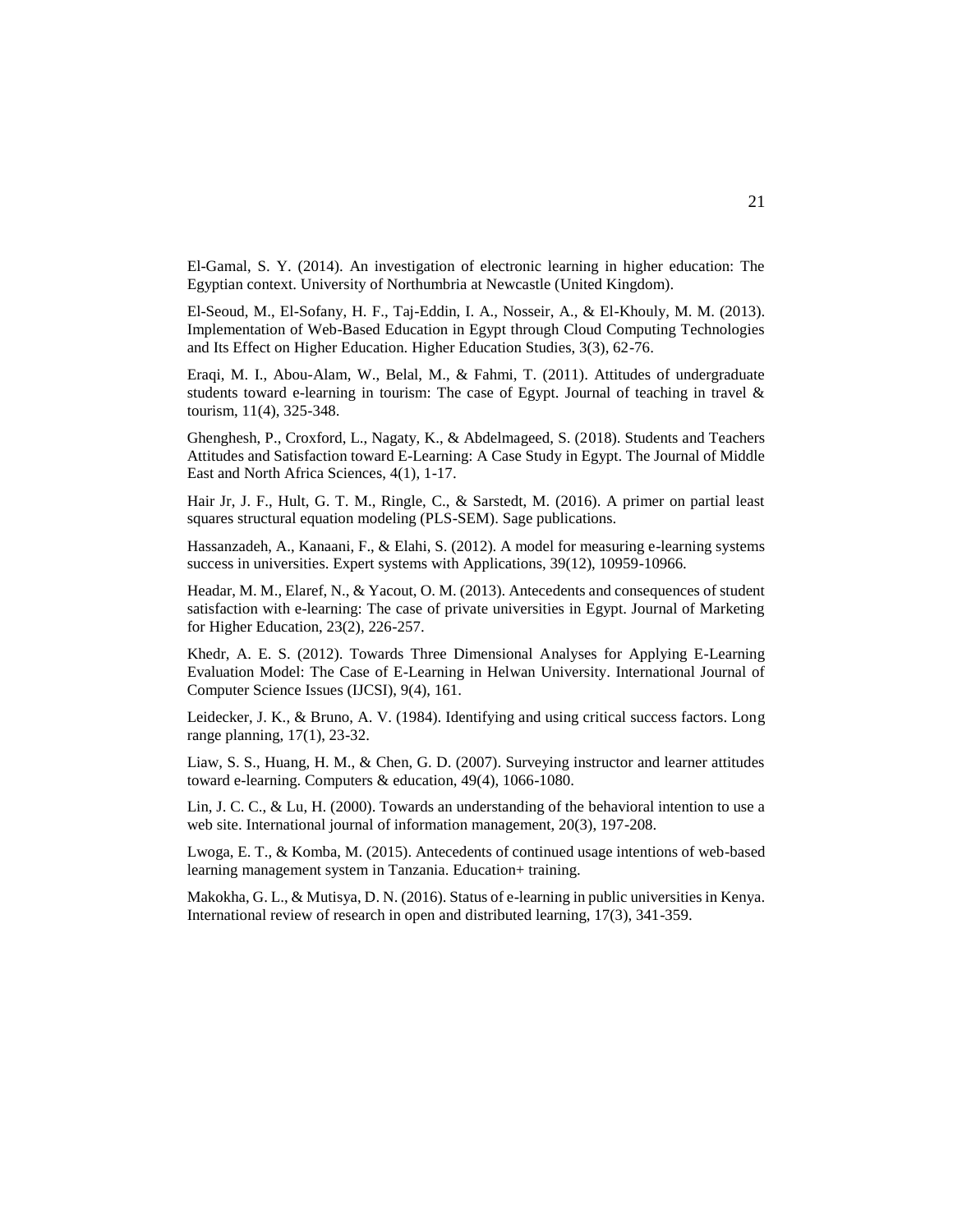Muhammad, A. H., Siddique, A., Youssef, A. E., Saleem, K., Shahzad, B., Akram, A., & Al-Thnian, A. B. S. (2020). A hierarchical model to evaluate the quality of web-based e-learning systems. Sustainability, 12(10), 4071.

Myers, B. L., Kappelman, L. A., & Prybutok, V. R. (1997). A comprehensive model for assessing the quality and productivity of the information systems function: toward a theory for information systems assessment. Information Resources Management Journal (IRMJ), 10(1), 6-26.

Nagy, A. (2005). The impact of e-learning. In E-Content (pp. 79-96). Springer, Berlin, Heidelberg.

Owens, T. L. (2017). Higher education in the sustainable development goals framework. European Journal of Education, 52(4), 414-420.

Park, S. Y. (2009). An analysis of the technology acceptance model in understanding university students' behavioral intention to use e-learning. Journal of Educational Technology & Society, 12(3), 150-162.

Parker, M. A., & Martin, F. (2010). Using virtual classrooms: Student perceptions of features and characteristics in an online and a blended course. MERLOT Journal of Online Learning and Teaching, 6(1), 135-147.

Petter, S., & McLean, E. R. (2009). A meta-analytic assessment of the DeLone and McLean IS success model: An examination of IS success at the individual level. Information & Management, 46(3), 159-166.

Poelmans, S., & Wessa, P. (2015). A constructivist approach in a blended e-learning environment for statistics. Interactive Learning Environments, 23(3), 385-401.

Ramayah, T., & Lee, J. W. C. (2012). System characteristics, satisfaction and e-learning usage: a structural equation model (SEM). Turkish Online Journal of Educational Technology-TOJET, 11(2), 196-206.

Ringle, C. M., & Sarstedt, M. (2016). Gain more insight from your PLS-SEM results: The importance-performance map analysis. Industrial management & data systems.

Sarstedt M., Ringle C.M., Hair J.F. (2021) Partial Least Squares Structural Equation Modeling. In: Homburg C., Klarmann M., Vomberg A.E. (eds) Handbook of Market Research. Springer, Cham. https://doi.org/10.1007/978-3-319-05542-8\_15-2

Seddon, P. B. (1997). A respecification and extension of the DeLone and McLean model of IS success. Information systems research, 8(3), 240-253.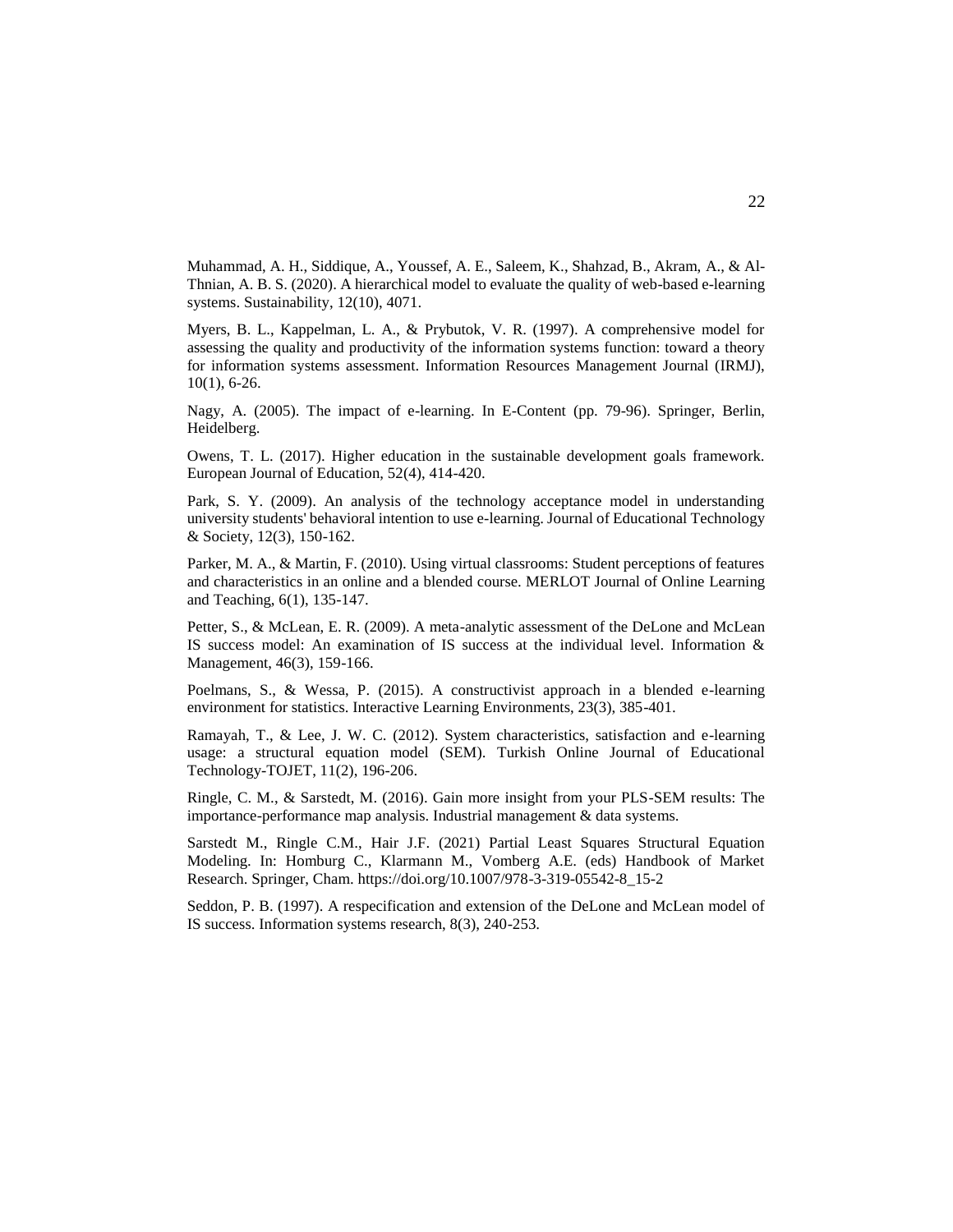Shmueli, G., Sarstedt, M., Hair, J. F., Cheah, J. H., Ting, H., Vaithilingam, S., & Ringle, C. M. (2019). Predictive model assessment in PLS-SEM: guidelines for using PLSpredict. European Journal of Marketing.

Sun, P. C., Tsai, R. J., Finger, G., Chen, Y. Y., & Yeh, D. (2008). What drives a successful e-Learning? An empirical investigation of the critical factors influencing learner satisfaction. Computers & education, 50(4), 1183-1202.

Urbach, N., Smolnik, S., & Riempp, G. (2010). An empirical investigation of employee portal success. The Journal of Strategic Information Systems, 19(3), 184-206.

Volery, T., & Lord, D. (2000). Critical success factors in online education. International journal of educational management.

Xu, J., Benbasat, I., & Cenfetelli, R. T. (2013). Integrating service quality with system and information quality: an empirical test in the e-service context. MIS quarterly, 777-794.

## **APPENDIX A**

Table A-1

Indicators' Score of Instructors' Model

| Indicators                                                                                          | Score | Classification |
|-----------------------------------------------------------------------------------------------------|-------|----------------|
| NB1: E-learning helps you to provide lessons in an appropriate time for you                         | 3.77  | Positive       |
| NB2: Compared to traditional learning, E-learning leads to improve the level of your teaching       | 2.90  | Neutral        |
| NB3: Compared to traditional learning, your time can be better managed while teaching online        | 3.21  | Neutral        |
| NB4: E-learning cuts down expenditure (ex: transportation, paper cost, etc.)                        | 4.02  | Positive       |
| NB5: E-learning helps in the mitigation of traffic jams                                             | 4.23  | Positive       |
| NB6: E-learning leads to less polluted environment                                                  | 4.09  | Positive       |
| TF1: Your university has provided you with a training on how to use the E-learning platform         | 3.63  | Positive       |
| TF2: You have access to a reliable Internet connection in your home enough to teach online          | 4.12  | Positive       |
| TF3: Students at your university are ready to use technology for E-learning                         | 3.28  | Neutral        |
| TF4: The E-learning platform is well-organized and easy to navigate and use                         | 3.85  | Positive       |
| QU1: The responsible service staff provide personal attention when you experience problems          | 3.24  | Neutral        |
| QU2: The platform used fits the course criteria                                                     | 3.95  | Positive       |
| QU3: The options provided by the chosen platform (electronic channels, access to libraryetc.),      | 3.60  | Positive       |
| facilitate the teaching process                                                                     |       |                |
| QU4: The online courses' files are suitable for all device's student use                            | 3.72  | Positive       |
| QU5: The content of the course is suitable to be introduced online                                  | 3.48  | Positive       |
|                                                                                                     | 3.37  | Neutral        |
| UA1: E-learning allows you to assign different tasks to the students which require external sources |       |                |
| to solve it                                                                                         | 3.28  | Neutral        |
| UA2: Even though it might not be required anymore you will continue to use the E-learning           | 3.35  | Neutral        |
| UA3: By using the E-learning you can assess your student's performance through various ways         |       |                |
| IU1: The university has the ability to switch to an E-learning system quickly                       | 3.54  | Positive       |